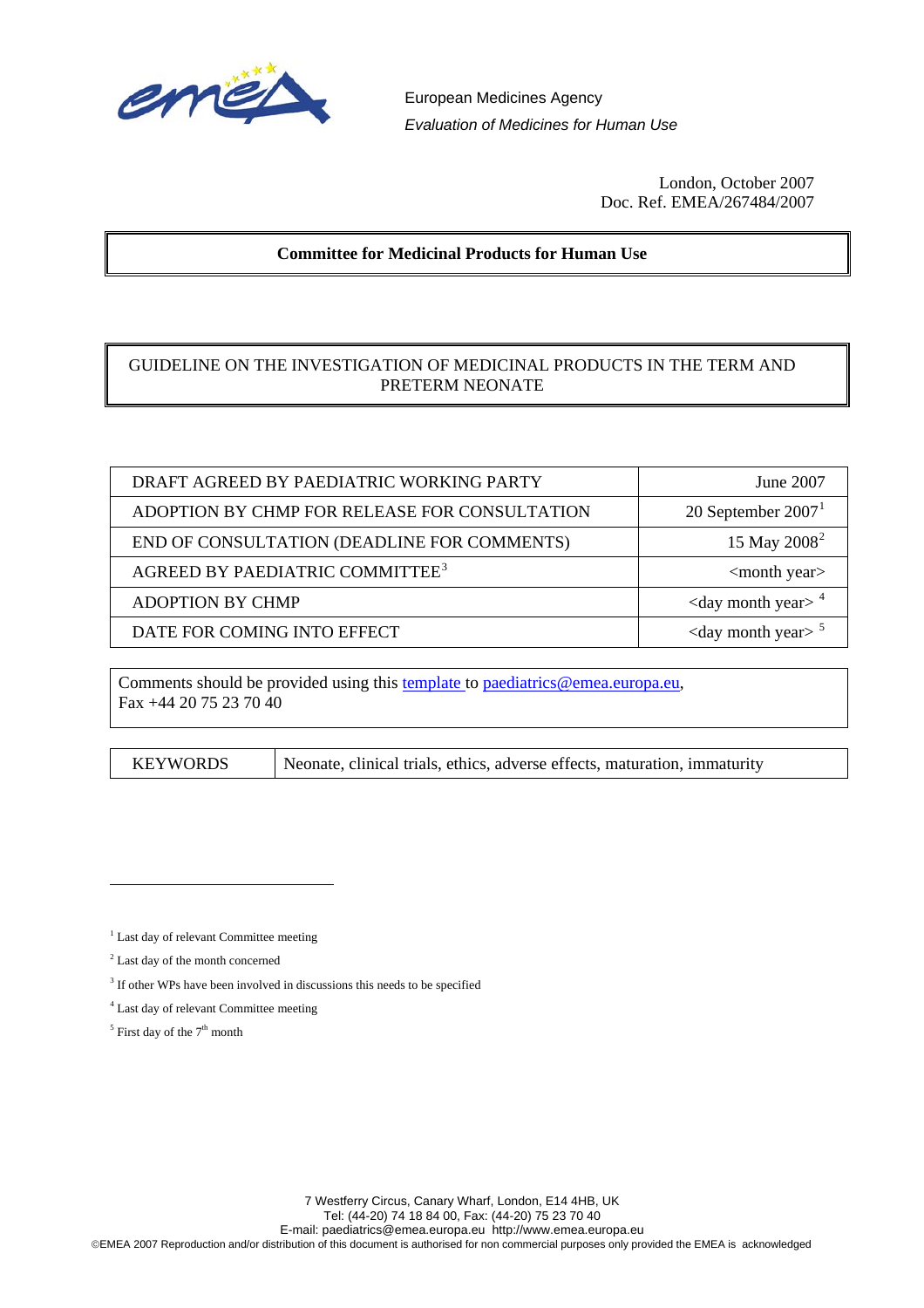| 1              | <b>INTRODUCTION</b>                                                    | 3                                                                                                                                                                                                                                                                                                                                                                                                                                                                                                                                                                                                                                                                                                                                                                                                                         |
|----------------|------------------------------------------------------------------------|---------------------------------------------------------------------------------------------------------------------------------------------------------------------------------------------------------------------------------------------------------------------------------------------------------------------------------------------------------------------------------------------------------------------------------------------------------------------------------------------------------------------------------------------------------------------------------------------------------------------------------------------------------------------------------------------------------------------------------------------------------------------------------------------------------------------------|
| 2              | <b>SCOPE</b>                                                           | $\overline{3}$                                                                                                                                                                                                                                                                                                                                                                                                                                                                                                                                                                                                                                                                                                                                                                                                            |
| 3              | <b>LEGAL BASIS</b>                                                     | 3                                                                                                                                                                                                                                                                                                                                                                                                                                                                                                                                                                                                                                                                                                                                                                                                                         |
| 1              | <b>DEFINITIONS</b>                                                     | $\overline{4}$                                                                                                                                                                                                                                                                                                                                                                                                                                                                                                                                                                                                                                                                                                                                                                                                            |
| $\overline{2}$ | ORGAN MATURATION IN THE NEONATE                                        | $\overline{4}$                                                                                                                                                                                                                                                                                                                                                                                                                                                                                                                                                                                                                                                                                                                                                                                                            |
| 2.1            | Heart and lung                                                         | 5                                                                                                                                                                                                                                                                                                                                                                                                                                                                                                                                                                                                                                                                                                                                                                                                                         |
|                | Central nervous system (CNS)                                           | 6                                                                                                                                                                                                                                                                                                                                                                                                                                                                                                                                                                                                                                                                                                                                                                                                                         |
|                | Kidney and renal function                                              | 6                                                                                                                                                                                                                                                                                                                                                                                                                                                                                                                                                                                                                                                                                                                                                                                                                         |
|                | Liver and hepatic function                                             | $\overline{7}$                                                                                                                                                                                                                                                                                                                                                                                                                                                                                                                                                                                                                                                                                                                                                                                                            |
| 2.5            | Gastrointestinal tract                                                 | $\,8\,$                                                                                                                                                                                                                                                                                                                                                                                                                                                                                                                                                                                                                                                                                                                                                                                                                   |
|                | Immune system                                                          | $\,8$                                                                                                                                                                                                                                                                                                                                                                                                                                                                                                                                                                                                                                                                                                                                                                                                                     |
|                | Body composition                                                       | 9                                                                                                                                                                                                                                                                                                                                                                                                                                                                                                                                                                                                                                                                                                                                                                                                                         |
| 3              |                                                                        | 10                                                                                                                                                                                                                                                                                                                                                                                                                                                                                                                                                                                                                                                                                                                                                                                                                        |
| 4              |                                                                        | 10                                                                                                                                                                                                                                                                                                                                                                                                                                                                                                                                                                                                                                                                                                                                                                                                                        |
| 5              |                                                                        |                                                                                                                                                                                                                                                                                                                                                                                                                                                                                                                                                                                                                                                                                                                                                                                                                           |
|                |                                                                        | 10                                                                                                                                                                                                                                                                                                                                                                                                                                                                                                                                                                                                                                                                                                                                                                                                                        |
|                |                                                                        | 10                                                                                                                                                                                                                                                                                                                                                                                                                                                                                                                                                                                                                                                                                                                                                                                                                        |
|                |                                                                        | 10                                                                                                                                                                                                                                                                                                                                                                                                                                                                                                                                                                                                                                                                                                                                                                                                                        |
| 6              |                                                                        | 11                                                                                                                                                                                                                                                                                                                                                                                                                                                                                                                                                                                                                                                                                                                                                                                                                        |
|                |                                                                        | 12                                                                                                                                                                                                                                                                                                                                                                                                                                                                                                                                                                                                                                                                                                                                                                                                                        |
|                |                                                                        | 12                                                                                                                                                                                                                                                                                                                                                                                                                                                                                                                                                                                                                                                                                                                                                                                                                        |
|                |                                                                        | 13                                                                                                                                                                                                                                                                                                                                                                                                                                                                                                                                                                                                                                                                                                                                                                                                                        |
|                |                                                                        | 14                                                                                                                                                                                                                                                                                                                                                                                                                                                                                                                                                                                                                                                                                                                                                                                                                        |
|                |                                                                        | 14                                                                                                                                                                                                                                                                                                                                                                                                                                                                                                                                                                                                                                                                                                                                                                                                                        |
|                |                                                                        | 14                                                                                                                                                                                                                                                                                                                                                                                                                                                                                                                                                                                                                                                                                                                                                                                                                        |
|                |                                                                        | 15                                                                                                                                                                                                                                                                                                                                                                                                                                                                                                                                                                                                                                                                                                                                                                                                                        |
|                |                                                                        | 15                                                                                                                                                                                                                                                                                                                                                                                                                                                                                                                                                                                                                                                                                                                                                                                                                        |
|                |                                                                        | 15                                                                                                                                                                                                                                                                                                                                                                                                                                                                                                                                                                                                                                                                                                                                                                                                                        |
|                |                                                                        | 16                                                                                                                                                                                                                                                                                                                                                                                                                                                                                                                                                                                                                                                                                                                                                                                                                        |
|                |                                                                        | 16                                                                                                                                                                                                                                                                                                                                                                                                                                                                                                                                                                                                                                                                                                                                                                                                                        |
|                |                                                                        | 17                                                                                                                                                                                                                                                                                                                                                                                                                                                                                                                                                                                                                                                                                                                                                                                                                        |
|                |                                                                        | 17                                                                                                                                                                                                                                                                                                                                                                                                                                                                                                                                                                                                                                                                                                                                                                                                                        |
|                |                                                                        | 18                                                                                                                                                                                                                                                                                                                                                                                                                                                                                                                                                                                                                                                                                                                                                                                                                        |
|                | 5.1<br>$\tau$<br>8<br>9<br>9.1<br>9.3<br>9.4<br>9.5<br>9.9<br>10<br>11 | 2.2<br>2.3<br>2.4<br>2.6<br>2.7<br>CONDITIONS AFFECTING SPECIFICALLY THE NEONATAL POPULATION<br>TIMING OF DEVELOPMENT OF MEDICINAL PRODUCTS IN NEONATES<br>DATA REQUIRED BEFORE THE FIRST ADMINISTRATION TO A NEONATE IN A<br><b>CLINICAL TRIAL</b><br>In vitro data<br>5.2<br>Animal data<br>FORMULATIONS AND ROUTE OF ADMINISTRATION<br>DOSE-FINDING<br>PHARMACOKINETIC STUDIES AND PK/PD STUDIES<br>SPECIAL ASPECTS OF CLINICAL TRIAL DESIGN IN NEONATES<br>Age and further stratification criteria<br>Endpoints and outcome measures<br>9.2<br>Pharmacogenetics<br>Dosage adjustment over time<br>Placebo and active comparator<br><b>Blood</b> sampling<br>9.6<br>Study analysis<br>9.7<br>Pain and distress<br>9.8<br>Safety monitoring<br>PHARMACOVIGILANCE AND LONG-TERM FOLLOW UP OF SAFETY<br><b>REFERENCES</b> |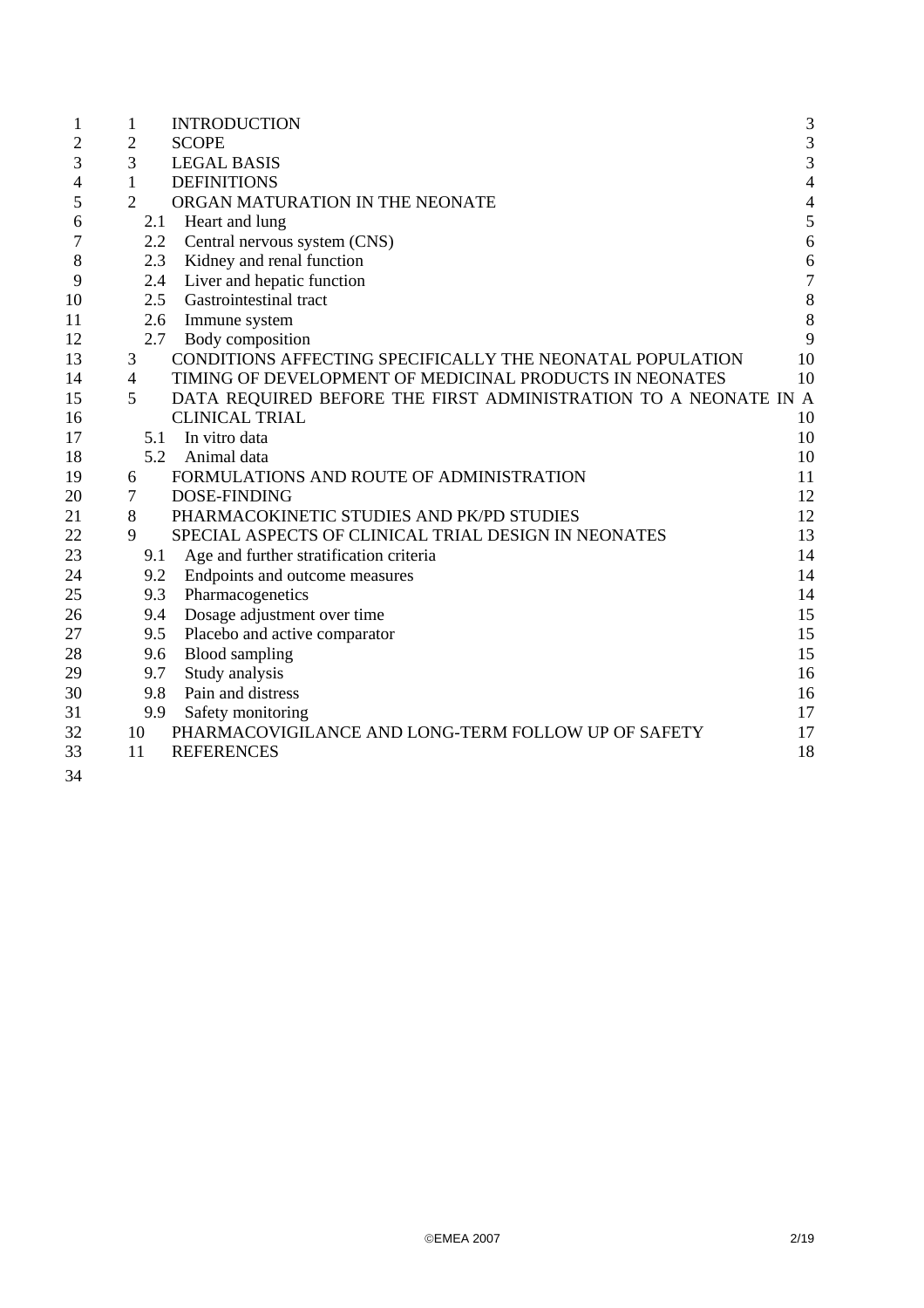# <span id="page-2-0"></span><sup>35</sup>**EXECUTIVE SUMMARY**

36 To be added after finalisation of the Guideline

## 37 *1 INTRODUCTION*

38 39 40 41 42 Neonates are the group of children from birth up to and including the age of 27 days, including term and preterm neonates. They represent a particularly vulnerable subgroup of the paediatric population. Whilst they account for a low percentage of the total drug use in childhood, up to 90 % of medicinal products are used unauthorised or off-label in this population, especially if treated on Neonatal Intensive Care Units (NICUs).

43 44 45 46 47 48 49 50 The reasons why clinical trials of medicinal products have not been performed in neonates as in older age groups are multiple, and they include the age-related difficulties in feasibility as well as the small patient population, and especially the uniqueness of their diseases. The Regulation on Medicinal Products for Paediatric Use (Regulation (EC) 1901/2006) is creating obligations with regard to specially conducting clinical trials in order to meet the recognised need for authorised medicinal products and the availability of information on the use of medicinal products for paediatric patients including this age group. Clinical trials to investigate medicinal products in the neonatal population thus have to address the needs of this population (or subgroups thereof, refer to section [9.1](#page-13-1)) which, for example, arise from the following conditions that specifically affect the neonatal population.

51

52 53 54 However, neonatal studies encompass multiple difficulties, of which ethical issues, the high vulnerability, technical difficulties, lack of self assessment, immaturity, prematurity, and the need for specific formulations are examples of such complicating factors.

# 55 *2 SCOPE*

56 57 58 59 The guideline aims to provide guidance for the development of medicinal products for use in the neonatal population. However, it cannot encompass all potential aspects applying to all medicinal products in the various conditions affecting the neonate. In addition, the scientific development, rapid changes and the emergence of medical innovations in this therapeutic area will require revisions of the

- 60 guideline and, on behalf of the sponsor or applicant, consideration of current scientific knowledge.
- 61 As well as due to the complexity of how to investigate medicinal products in the neonatal population
- 62 63 and the high vulnerability of the neonatal population, applicants are therefore strongly advised to seek further expert opinion and European regulatory scientific advice in this regard.
- 64 65 This guideline shall be relevant to all investigations of medicinal products that include participation of the neonatal population.

66 The guideline is based on several concept papers released by the Paediatric Working Party (PEG)

67 addressing the impact of immaturity of different organ systems when investigating medicinal products

68 in the neonate. It therefore contains specific aspects related to organ development that should be

69 considered during the development of medicinal products in the neonate.

# 70 *3 LEGAL BASIS*

- 71 This guideline should be read in conjunction with:
- 73 72 − Regulation on Medicinal Products for Paediatric Use (EC) 1901/2006 as amended by Regulation (EC) 1902/2006
- 75 74 − Directive 2001/20/EC on the implementation of good clinical practice in the conduct of clinical trials on medicinal products for human use
- 77 76 − ICH E11 Clinical Investigation of Medicinal Products in the Paediatric Population CPMP/ICH/2711/99
- 79 78 – Guideline on the Role of Pharmacokinetics in the Development of Medicinal Products in the Paediatric Population CHMP/EWP/147013/04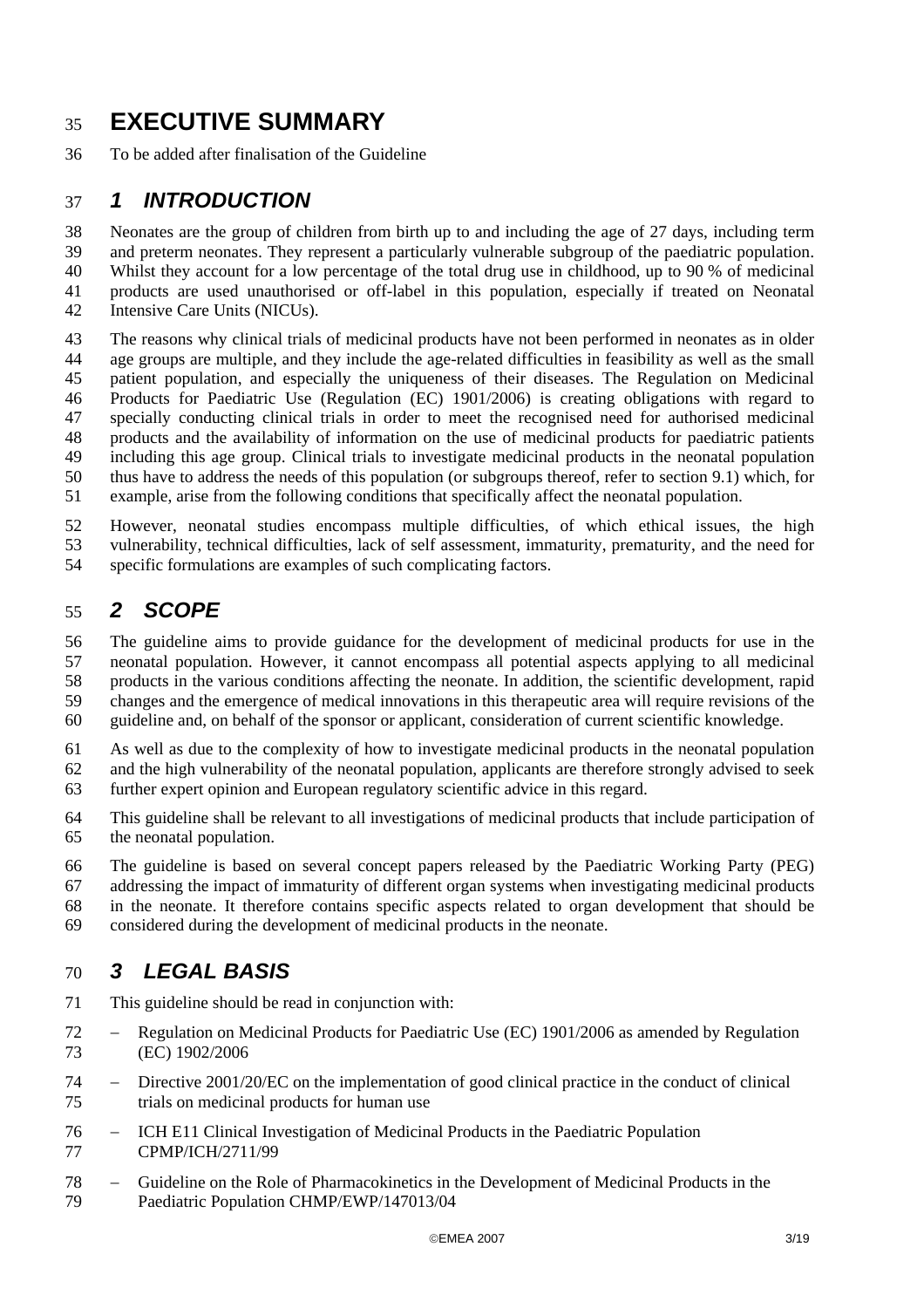- <span id="page-3-0"></span>80 − Guidelines on conduct of pharmacovigilance for medicines used by the paediatric population 81 EMEA/CHMP/PhVWP/235910/2005- rev.1
- 83 84 82 − Ethical Considerations for Clinical Trials Performed in Children – Recommendations of the Ad Hoc Group for the development of implementing guidelines for Directive 2001/20/EC relating to good clinical practice in the conduct of clinical trials on medicinal products for human use (draft)
- 85 − Reflection Paper on Formulations of Choice in Paediatric Population EMEA/196218/05
- 86 Discussion Paper on the Impact of Renal Immaturity CHMP/PEG/35132/03
- 87 Concept Paper on the Impact of Liver Immaturity CHMP/PEG/194605/05
- 88 Concept Paper on the Impact of Lung and Heart Immaturity CHMP/PEG/114218/06
- 89 Concept Paper on the Impact of Brain Immaturity CHMP/PEG/181377/06
- 90 Guideline on Clinical Trials in small populations CHMP/EWP/83561/05
- 92 91 – Guideline on the Need for Non-Clinical Testing in Juvenile Animals on Human Pharmaceuticals for Paediatric Indications CHMP/SWP/169215/05 (draft)
- 93 − Regulation No (EC) 141/2000 on orphan medicinal products
- 94 Annex I to Directive 2001/83/EC, as amended
- 95 Other relevant Agency (including ICH) Guidelines

#### 96 **GUIDELINE TEXT**

## 97 *1 DEFINITIONS*

98 For the purpose of this guideline, the following definitions are used.

- 99 − Neonatal period: Period from birth up to and including the age of 27 days
- 101 100 − Gestational age (GA): Time between first day of last normal menstrual period and date of birth, usually expressed in weeks; GA is defined at birth.
- 102 − Post-natal age (PNA) or chronological age: Age calculated from date of birth
- 104 103 − Post-menstrual age (PMA): Time between first day of last normal menstrual period and day of assessment, that is, gestational age plus post-natal age
- 105 − Corrected age (of preterm neonates): Age calculated from expected date of delivery
- 106 − Preterm neonate: < 37 weeks of gestational age
- 107 − Low birth weight (LBW): Birth weight < 2500 g
- 108 − Very low birth weight (VLBW): Birth weight < 1500 g
- 109 − Extremely low birth weight (ELBW): Birth weight < 1000 g
- $110 -$  Small for gestational age (SGA): Birth weight below  $10<sup>th</sup>$  percentile for gestational age

111 It might be appropriate to use different definitions or classifications depending on the context of use.

- 112 For example, developmental issues of the neonate are often related to gestational age whereas birth
- 113 weight based classification is often used in relation to dosing in the neonate. Post-conceptional age
- 114 (time between day of conception and the date of assessment) should not be used because the day of
- 115 conception is most often unknown.

# 116 *2 ORGAN MATURATION IN THE NEONATE*

117 118 Most organ functions are physiologically immature in the neonatal period. The degree of immaturity may be aggravated due to prematurity, intrauterine growth retardation or any potential pathologic

119 condition affecting the neonate. Functional immaturity of physiological processes and organ function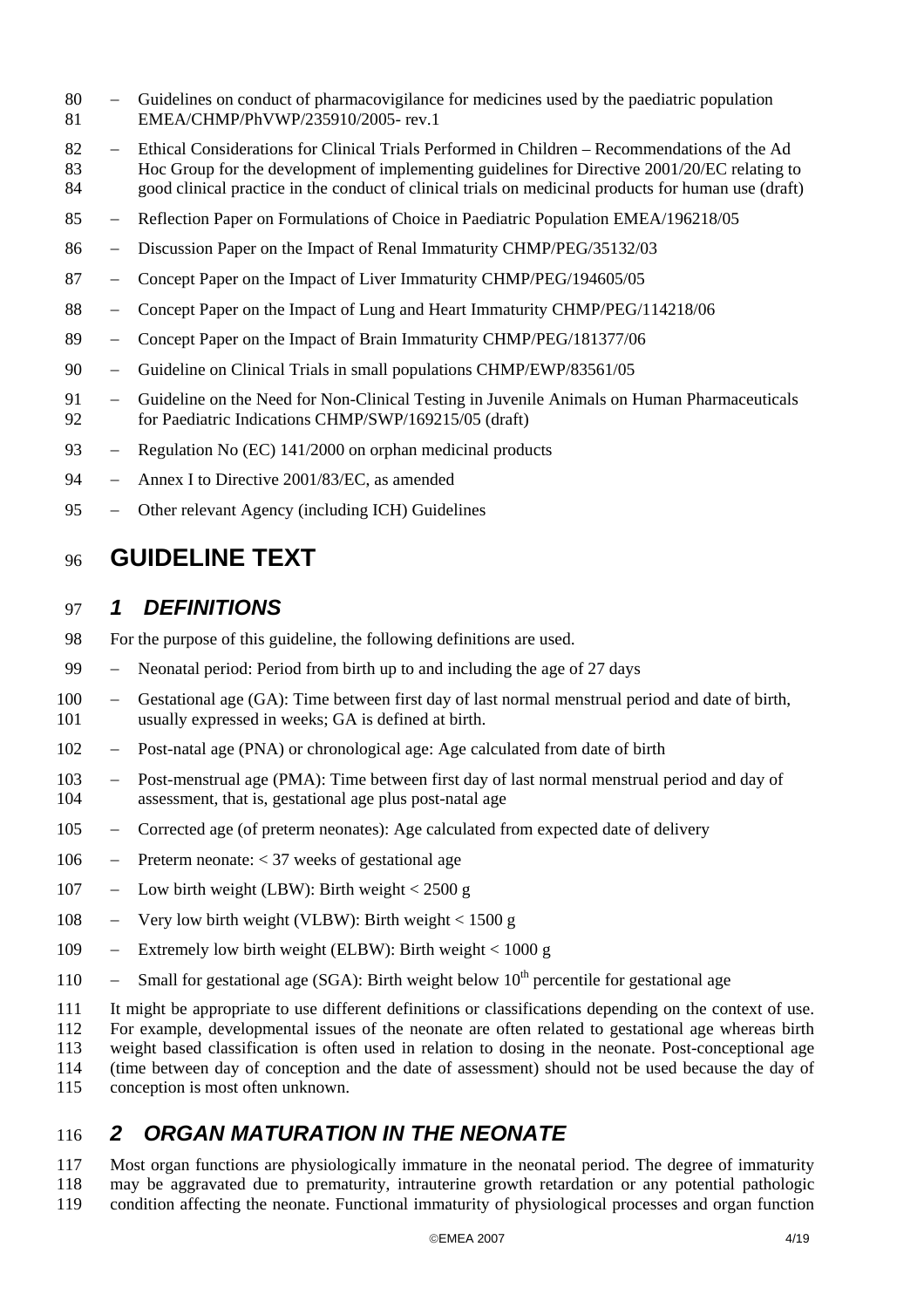<span id="page-4-0"></span>120 121 predispose neonates to altered pharmacokinetics and pharmacodynamics, leading to potential inefficacy or reduced safety of a drug in the neonate.

122 123 124 125 126 127 128 Maturational changes are rapid in the post-natal period, and the resulting high variability of the neonates (both inter-individually and intra-individually) has to be considered when investigating medicinal products for use in the neonatal population. Additionally, any drug administered to the neonate may affect the ongoing maturation processes. If possible, points in time of major developmental changes should be identified that could significantly influence drug exposure, safety and efficacy. If adequate and possible, not only pharmacokinetic changes due to ongoing maturation but also pharmacodynamic changes as a function of maturation itself should be investigated.

129 130 131 132 133 134 135 136 The following sections address specific issues of immaturity of different organ systems. It has to be emphasised that in addition to the organs outlined below, several other organ systems (e.g. eye, ear, haematopoietic or coagulation system) may show significant maturation during the neonatal period, and this has to be taken into consideration as well. The sections should be viewed as a reminder of the specific considerations in the neonates related to immaturity. The considerations and investigations needed depend on the pharmacokinetic and pharmacodynamic characteristics of the drug investigated. However, an isolated view of single organs should be avoided since organ systems and functions are closely interrelated.

### 137 **2.1 Heart and lung**

138 139 140 141 The post-natal cardiopulmonary system adaptation marks the most dramatic changes during and after birth. Some of these changes occur instantaneous with the first breath, whereas others occur within hours or days after birth. In general, the impact of lung and heart maturation on PK/PD relationship (e.g., closure of the ductus arteriosus) has to be considered.

142 143 144 145 Due to the complexity of anatomic and functional adaptation processes even subtle variations (e.g., through administration of drugs) can impede the smooth transition to extrauterine life. This may be aggravated through congenital structural cardiac defects or any other condition affecting physiological maturation.

146 147 148 149 150 151 152 153 154 155 As adequate cardiopulmonary function is paramount to maintain organ function in general (e.g., renal blood flow, brain perfusion, liver function), any potential impact on either cardiac or pulmonary function needs to be carefully monitored in neonatal clinical trials. The influence of cardiopulmonary function as the basis to maintain hepatic drug metabolism and excretion as well as renal excretion has to be considered. For the purpose of clinical trial protocols, it has to be considered that clinical symptoms and signs of cardiopulmonary dysfunction in the neonate differ compared to older children and adults. Distinct cardiac (e.g., patent ductus arteriosus) and pulmonary (e.g., respiratory distress syndrome) conditions specific for the neonatal population may need to be taken into consideration when planning a trial protocol. Stratification according to the clinical state or condition may be appropriate in some cases.

156 157 158 As cardiovascular receptors (e.g., adrenergic) are often immature in the neonate, ongoing receptor maturation has to be taken into account including potential desensitisation of receptors with ongoing treatment. Dose adjustment, especially in maintenance therapy may need to be considered.

159 160 Specific adverse reactions may be seen due to the immaturity of the cardiopulmonary system of the neonate, especially if congenital or concomitant diseases are superimposed. For instance, cardiac

161 malformations affecting the neonatal myocardium may increase the susceptibility to QT prolongation

162 and Torsade-de-Points.

### 163 **Monitoring of cardiopulmonary function**

164 Cardiopulmonary monitoring of hospitalised neonates is carried out on a routine basis and these

165 findings should be used and documented for the purpose of a clinical trial as appropriate. Less or non-

166 invasive measures should be used whenever possible (e.g., measurement of blood pressure, heart rate,

- 167 respiratory excursions and rate; pulse oximetry in at least one site, transcutaneous  $pO_2$  measuring,
- 168 169 electrocardiogram [ECG], echocardiography, and Doppler sonography). Radiologic (e.g. X-ray, MRI) and laboratory (e.g., blood gases, haematocrit) assessment may additionally be required and would
- need to be synchronised with routine assessments and limited as much as possible.
- 170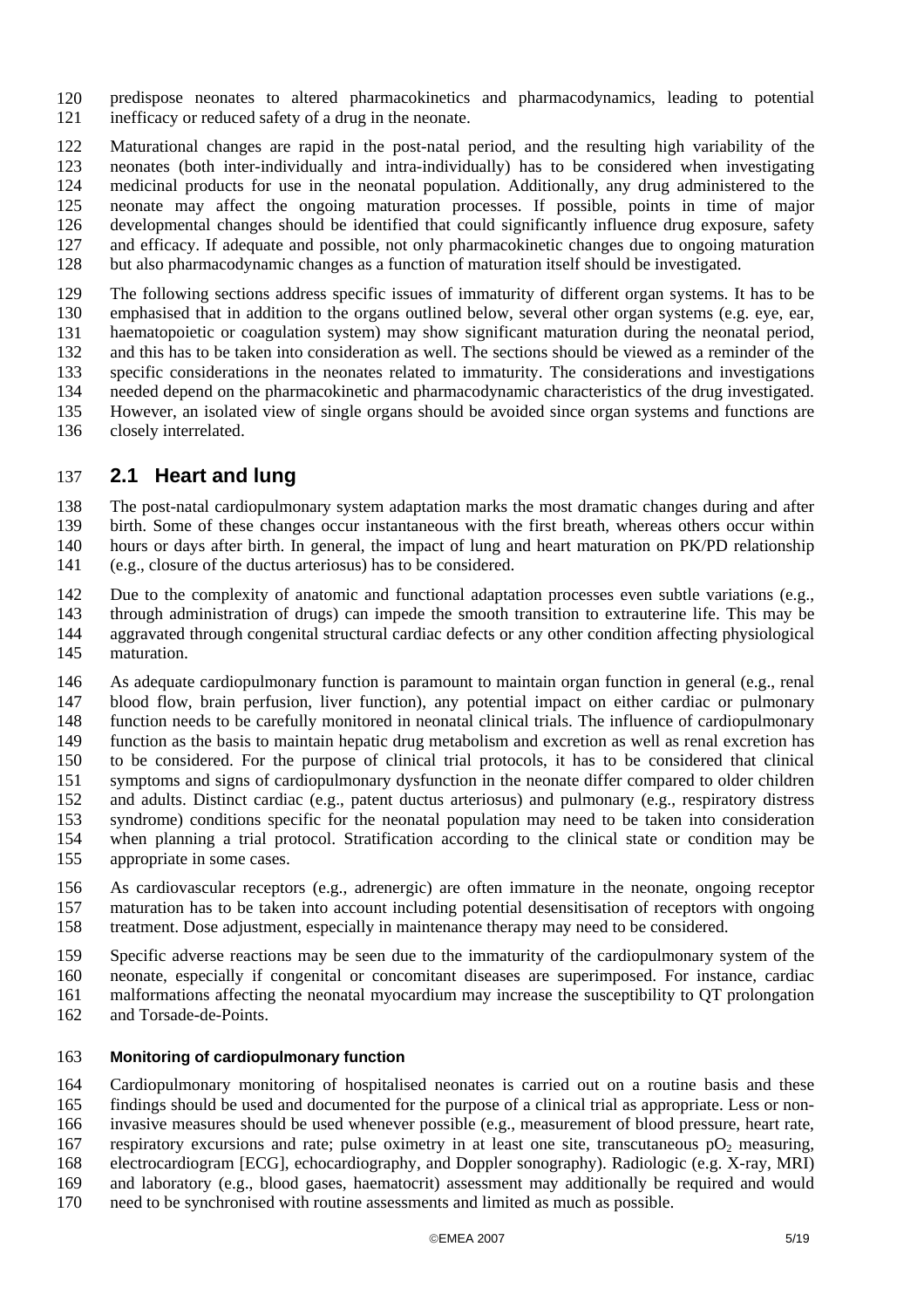### <span id="page-5-0"></span>171 **2.2 Central nervous system (CNS)**

172 173 174 175 Critical processes of brain development consist of neuronal proliferation, migration, organisation and myelination. Two main phases can be distinguished with the first occurring between the  $2<sup>nd</sup>$  and  $4<sup>th</sup>$ month of gestation, consisting of neuronal proliferation and generation of radial glia, and the second phase between 5 months and 1 year of life, consisting of glial multiplication.

176 177 178 179 180 181 182 183 Transport across the blood brain barrier by both passive diffusion and by active transporters is agerelated and undergoes constant maturational changes in the neonate. This may contribute to a significantly altered distribution of active substances or metabolites into the CNS with a potential impact on both clinical efficacy and adverse effects. Medicinal products known or expected to be substrate for specific transporters (e.g., P glycoprotein, Pgp) require specific consideration. Any medicinal product interacting with glutamic acid and other neurotransmitters is expected to have an effect on brain development in the neonate. This should be carefully considered and monitored where possible.

184 185 186 187 Hypoglycemia is an important risk factor for perinatal brain injury. Due to the high metabolic rate and the dependence on glucose as unique source of energy of the brain, any medicinal product affecting glucose metabolism in the neonate may have an effect on the developing brain. This should be carefully taken into consideration when planning a neonatal study.

- 188 189 190 191 Increased intracerebral bilirubin concentrations may lead to bilirubin encephalopathy and severe brain damage (kernicterus). The pathogenesis of bilirubin encephalopathy is multifactorial and involves an interaction between unconjugated bilirubin levels, albumin binding capacity, blood brain barrier development and neuronal susceptibility to injury. Compounds with a presumed effect on any of these
- 192 factors may increase the risk of developing bilirubin encephalopathy. This should be carefully taken
- 193 into consideration when planning a neonatal study.
- 194 Autoregulation of cerebral blood flow is limited in the immature brain. Hyperoxemia and hypocapnia
- 195 (especially when associated), hypoxia as well as vasoactive substances may have a dramatic impact on
- 196 cerebral blood flow in the neonate during the first days of life.

#### 197 **Monitoring of brain function**

198 199 200 201 202 203 204 Measures to monitor brain function include EEG (electroencephalography), amplitude-integrated EEG, ultrasonography, Doppler sonography, auditory and visual evoked potential measurements (AEP, VEP), cerebrospinal fluid (CSF) sampling, (functional) magnetic resonance imaging (MRI) and positron emission tomography (PET). Use of invasive and risk-associated measures (CSF sampling, PET) as well as sedation or anaesthesia of the neonate required for measures needs to be fully justified. Any use of general anaesthesia for study purposes should occur in exceptional circumstances only, but should not prohibit the development of medicinal products for anaesthesia.

<span id="page-5-1"></span>205 **2.3 Kidney and renal function** 

206 207 208 209 210 Renal clearance mechanisms include glomerular filtration (GFR), tubular secretion and reabsorption. Glomerular filtration matures faster than the tubular function, and both depend not only on age and maturational status but also on adverse factors occurring in the pre- and post-natal period, including for example intrauterine growth retardation or administration of nephrotoxic drugs to the mother and the neonate.

211 212 213 214 215 Due to the high renal vascular resistance in utero, GFR is significantly reduced during fetal development. In addition, fetal tubular function is programmed for producing hypotonic urine contributing to amniotic fluid formation. Due to haemodynamic changes during and just after birth, GFR increases rapidly in the first two weeks of life. Afterwards, GFR corrected for body surface area (BSA) increases more slowly to reach adult levels between 1 to 2 years of age.

- 216 Very low birth weight (VLBW) infants exhibit lower GFR values at birth and a slower pattern of GFR
- 217 development because the complete nephrogenesis is not achieved before 34 weeks of post-menstrual
- 218 age (PMA). This functional delay in getting sufficient GFR in very preterm baby has to be considered
- 219 when estimating infant renal elimination capacity in such a group of babies and stratification may be
- 220 necessary. Two subsets of preterm neonates should therefore be distinguished in neonatal clinical trials: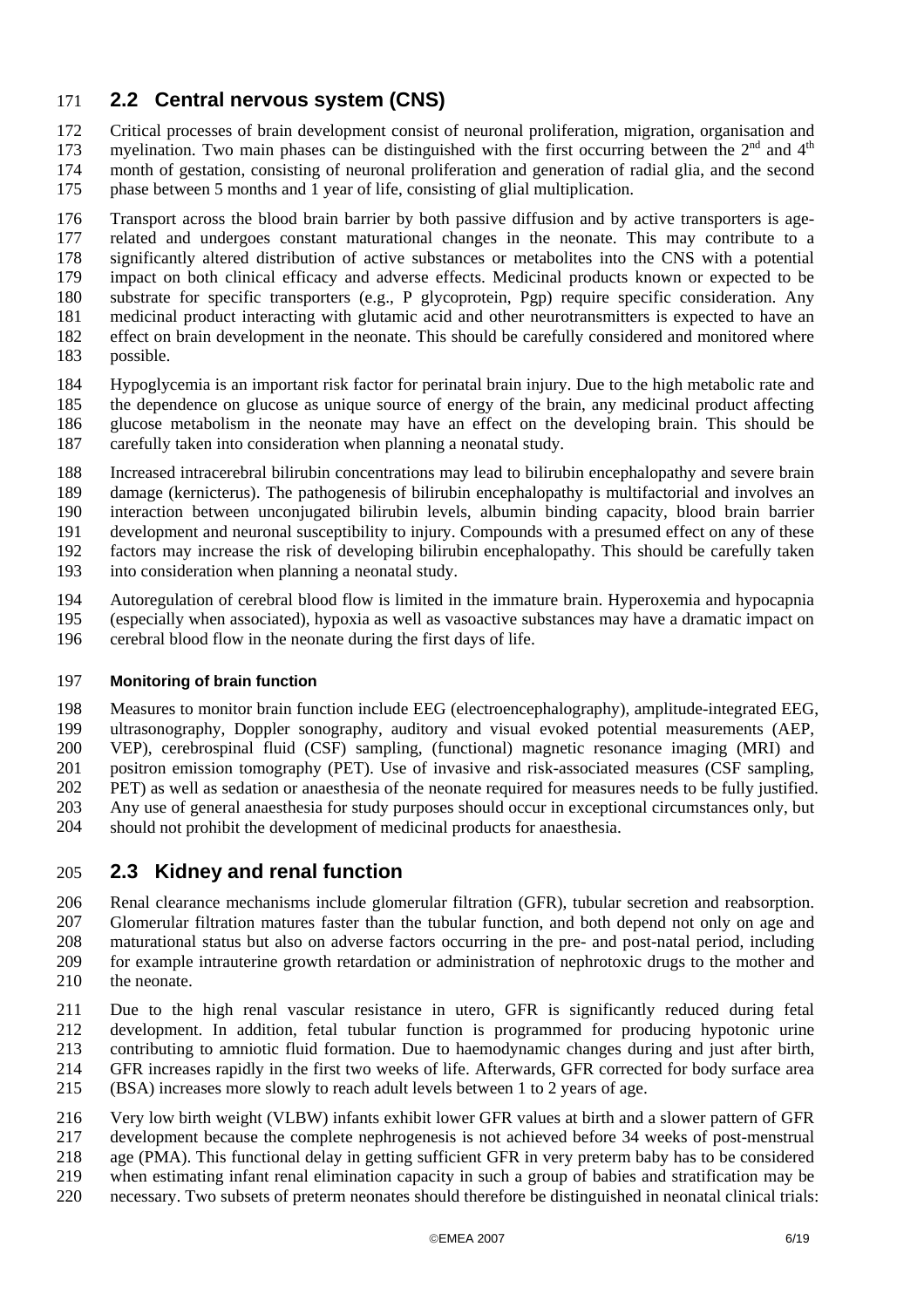- <span id="page-6-0"></span>221 before and after 34 weeks of PMA. Before 34 weeks of PMA, only a small increase in GFR is
- 222 observed until the nephrogenesis is fully achieved. As a consequence, it should be noted that post-
- 223 natal improvements in GFR correlate with PMA rather than PNA alone.
- 224 225 226 227 Renal tubules are significantly immature in the neonatal period. This is based on both anatomic and functional immaturity, poor peritubular blood flow, reduced urine concentrating ability and lower urinary pH values. Maturation of tubular function is generally more protracted than GFR maturation. The resulting functional glomerulotubular imbalance has to be considered when investigating drugs in
- 228 neonates and persists until tubular maturation is completed between 1 and two years of age. Function
- 229 230 of protein carrier systems at the renal tubular epithelium and their impact on renal elimination in neonates is still largely unknown. Therefore medicinal products known to be excreted via active
- 231 tubular secretion require special attention when studied in neonates. As pointed out in different studies,
- 232 the organic pathway undergoes more rapid maturation for anions than that for organic cations.
- 233 234 Additionally, certain adverse drug reactions affecting the renal system may only be seen in preterm infants (e.g. nephrocalcinosis in loop diuretics).

### 235 **Monitoring renal function**

236 237 238 Serum creatinine is elevated in the first days of life and reflects maternal creatinine and low GFR in the neonate. In VLBW, the persistence of an elevated serum creatinine during the first weeks of life is the result of a transitory process of tubular creatinine reabsorption.

- 239 240 241 Therefore, to monitor renal function serum creatinine is used after the first week of life in term infants and after 4 weeks in very low birth weight infants. Before these times, intra-individual changes (related to post-menstrual age) in serum creatinine are used as a guide to renal function.
- 242 243 244 The method of monitoring depends on the investigational drug, but should always be the least invasive. Each approach should be individualised and justified based on the condition to be treated, the clinical state of the neonatal population under investigation and the pharmacokinetic and pharmacodynamic
- 245 properties of the product under investigation. There are additional methods to monitor renal function
- 246 and toxicity, including diuresis (measuring nappy weight); also refer to the Discussion Paper on the
- 247 Impact of Renal Immaturity.

## 248 **2.4 Liver and hepatic function**

249 250 251 252 253 254 Hepatic blood flow, plasma protein binding and intrinsic clearance determining hepatic clearance undergo significant post-natal changes. Most enzymatic microsomal systems responsible for drug metabolism are present at birth and their activities increase with advancing post-natal and gestational age. Rapid maturational changes occur during the first weeks of life. Hepatic clearance may be influenced by premature birth, pathologic conditions of the neonate or administration of drugs to the mother or to the neonate.

- 255 256 257 258 To predict the exact nature of these consequences requires an understanding of post-natal maturation and main involved enzymes. The development of specific enzymes is partly described in the scientific literature and may allow estimations of drug metabolism in the neonate. These data should be considered when planning neonatal studies.
- 259 The main pathway responsible for metabolism may be different in neonates as compared to adults. The
- 260 applicant should consider this when assessing exposure margins of metabolites to the animals used in
- 261 preclinical studies and also when comparing human safety data obtained in adults and older children.
- 262 The relevant hepatic phase I and II metabolic pathways should be identified.
- 263 264 265 If pharmacologically active metabolites are known to be formed, potential differences in exposure of such metabolites should be considered. If feasible, the applicant is encouraged to perform studies investigating drug metabolism in vitro in neonatal hepatic material (microsomes, hepatocytes etc.).
- 266 267 268 In utero exposure to enzyme inducing agents (e.g., antiepileptic drugs, barbiturates, glucocorticoids) and the potential to temporarily alter post-natal drug disposition need to be considered when planning a study in neonates and in the interpretation of data.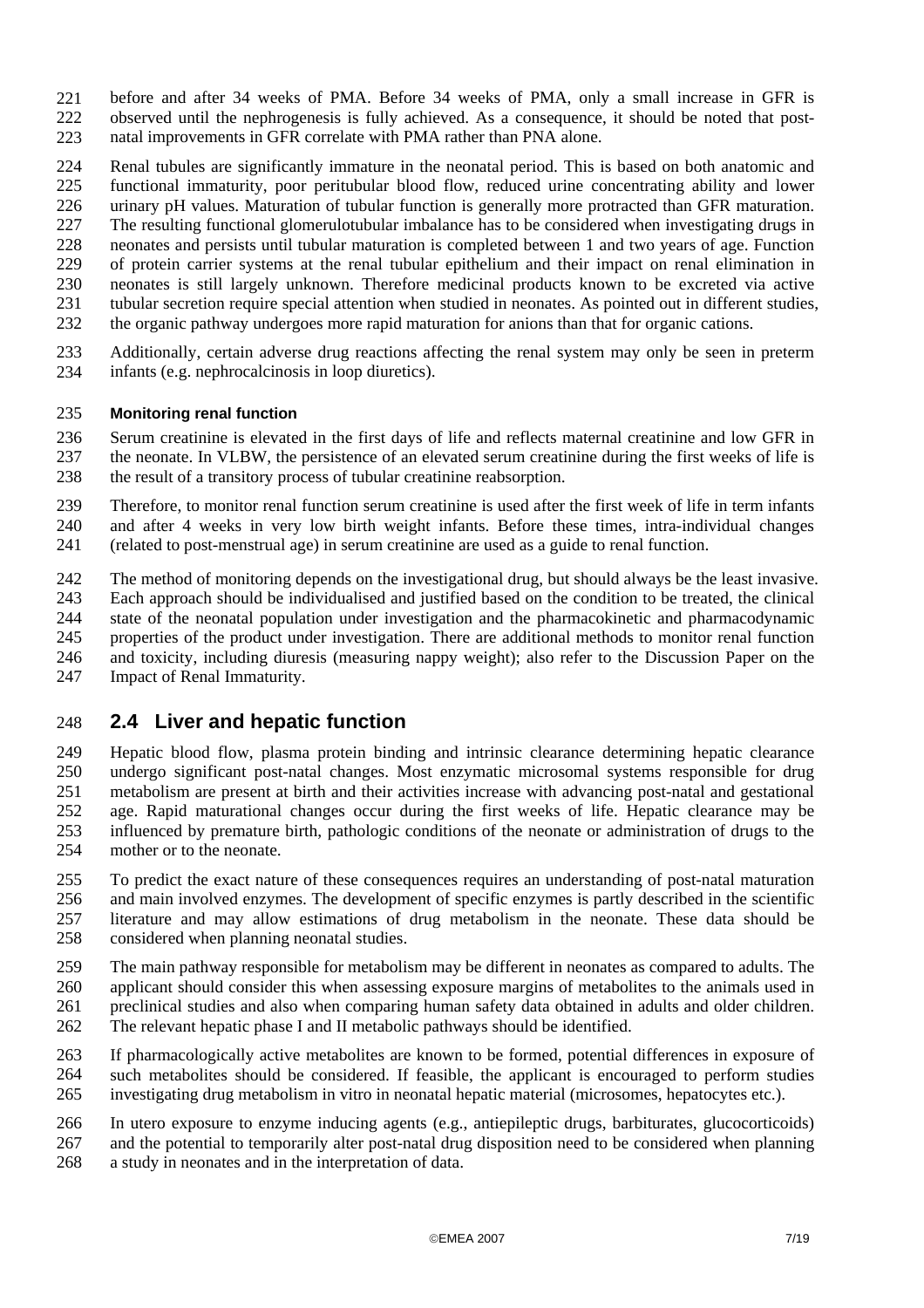#### <span id="page-7-0"></span>269 **Monitoring of liver function**

270 271 272 273 If the drug investigated is likely to be eliminated mainly through hepatic metabolism, markers of hepatic function could be included as covariates in the pharmacokinetic data analysis (e.g., in population PK analysis) as well as included in the safety assessment. Monitoring could include standard laboratory and imaging procedures.

### <span id="page-7-1"></span>274 **2.5 Gastrointestinal tract**

- 275 276 Data concerning maturational changes of the neonatal gastrointestinal tract that may influence drug bioavailability are still limited.
- 277 278 279 280 281 282 283 Gastrointestinal absorption is influenced by factors such as tissue perfusion, surface area, gastric and intestinal pH, intestinal mobility and transit time as well as maturation of transporters and receptors. In principle, all these factors are reduced or immature in the neonate. The post-natal developmental pattern of these factors may additionally be highly variable due to environmental factors (i.e., diet, drug administration), genetic factors and underlying pathophysiology. Changes in bioavailability during the early post-natal period have to be considered and need to be predicted as accurate as possible in clinical trials including drugs administered orally.
- 284 285 286 Gastric pH is neutral at birth with gastric acid secretory capacity appearing after the first 24 to 48 hours of life. Post-natal increases in gastric acid production generally correlate with post-natal age and adult levels are reached by approximately 2 years of age.
- 287 288 289 290 High gastric pH in the neonate may lead to increased bioavailability of weakly basic compounds and reduced bioavailability of weakly acidic compounds. Additionally, in premature infants, gastric pH may remain elevated due to immature acid secretion. This may lead to higher serum concentrations of acid-labile drugs in the premature neonate.
- 291 292 293 294 As pancreatic and biliary functions are immature at birth, bioavailability of drugs requiring pancreatic exocrine and biliary function may have reduced bioavailability. Both functions develop rapidly in the neonatal period, requiring careful consideration of increased bioavailability of orally administered drugs in neonatal clinical trials.
- 295 296 297 298 299 300 301 302 303 304 Reduced gastrointestinal motility may have unpredictable effects on drug availability in neonates. It may reduce the rate of drug absorption or conversely improve drug bioavailability due to longer retention times in the small intestine. Additionally, maturation of intestinal metabolising enzymes and transport proteins remains largely unknown, further leading to the unpredictability of oral bioavailability and intestinal first-pass effect of orally administered drugs in the neonate. Drugs undergoing secondary metabolism and secretion into the gut, especially when glucuronidation with enterohepatic recirculation occurs in adults and older children, may have different bioavailability and exposure because of reduced glucuronidation and bacterial activity in the intestine of neonates. Reduced gastrointestinal mobility that is often present in sick neonates is therefore particularly important to consider.
- 305 306 307 Additionally, the susceptibility of neonates to necrotising enterocolitis (NEC) should be taken into consideration when studying drugs administered orally, as any intestinal damage may increase the risk of NEC especially in premature neonates.

### 308 **2.6 Immune system**

309 310 311 312 313 314 315 316 317 318 Lymphoid stem cells develop from precursors and differentiate into T, B or NK cells, as well as Antigen presenting cells (APCs) depending on the organs or tissues to which the stem cells traffic. Indeed, both the initial organogenesis and the continued immune system cell differentiation occur as a consequence of the interaction of a vast array of lymphocytic and microenviromental cell surface molecules and proteins secreted by the involved cells. De novo T-cell generation requires a functional thymus. The current paradigm is that the human T-cell repertoire is established during late fetal development and that, by the time of birth, thymectomy does not cause immediate immune deficiency. Thymic epithelial cells - the component of the thymus relevant for T-cell production and selection involute rapidly after birth. Compared with adult T cells, neonatal T cells secrete increased levels of interleukin-10 (IL-10) following stimulation, but reduced levels of many other cytokines, including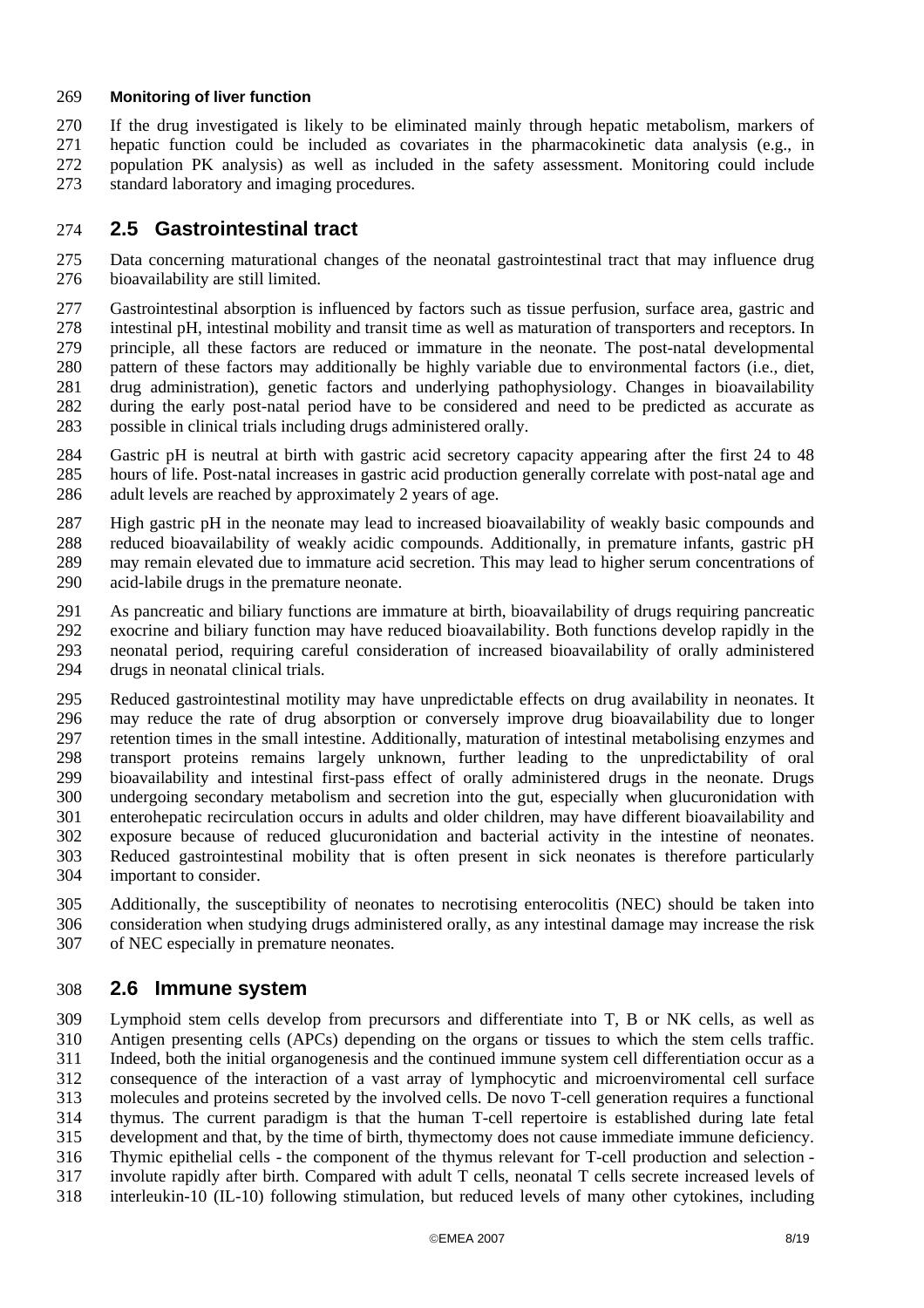- <span id="page-8-0"></span>319 320 IL-2, IL-4, IL-8, interferon gamma (IFN-gamma), transforming growth factor beta (TGF-beta) and tumor-necrosis factor alfa (TNF-alfa).
- 321 322 323 Although the fetal immune system has the potential to respond to large numbers of foreign antigens, few foreign antigens are present in utero and cells of the immune system are therefore, primarily "naïve" at birth. The neonate is, in part, protected against disease by maternal immunoglobulins (Ig).

324 325 326 327 328 329 330 331 332 333 Maternal IgG, in particular IgG<sub>1</sub>, are actively transported across the placenta before birth prevalently mainly in during the last 4 weeks of term gestation, and maternal secretory IgA are present in breast milk and colostrum. These passively acquired antibodies provide protection against pathogens to which the mother was immune. However, the neonatal/infant period is marked by an increased susceptibility to infections: protection provided by passively transferred antibodies is short-lived since declines during the first few months of life. More importantly, maternal antibodies offer limited immunologic protection when compared with protection afforded by an infant's active immune response. Active adaptive immunity can be readily generated in the newborn and this includes the full range of B-cell responses with the production of IgM, IgG and IgA, as well as the development of helper T-cell (Th) and cytotoxic T-cell responses.

- 334 335 336 Indeed, neonates can produce specific Th-cell subsets, including Th1-type cells that participate in cellmediated immune responses and Th2 type cells that are primarily involved in promoting B-cell responses.
- 337 338 339 340 The innate immune mechanisms also mediate the protection against infections during the first months of life. Natural antibodies such as IgM, NK activity as well as toll-like receptors mediated cell activation has been shown to play a role in development of adaptive immunity and to serve as a bridge between antigen non-specific and antigen-specific immune responses.
- 341 342 343 344 345 346 In addition, bacterial colonisation from maternal and environmental microflora is an important determinant of the induction of sub-chorial innate immunity and of adaptive immunity later. This step is crucial to allow diet antigen tolerance induction. Inadequate interaction between bacteria and enterocytes may be responsible for misbalancing the homeostasis between tolerance and activation; in addition, antibiotic medicinal products may impact on bowel colonisation. Any such impact on gut colonisation should be divided according whether it is temporary or permanent.
- 347 348 349 These complex interactions and the interference of maternal antibodies have to be considered when evaluating the effect on immune response of immunomodulatory drugs both in terms of immunosuppression and immune activation.

### 350 **Monitoring of immune functions**

351 352 353 354 355 356 357 Antibody response can readily be detected upon challenge in neonates provided to take into account the presence of interfering maternal antibodies. Modern multiparameter cytofluorimetric technology can be employed to assess not only the number of immune cells but also some immune functions such as cytokine production or cytolytic activity. However an effort to develop microassays has to be done to truly assess the different pattern of immune responses in the neonate and in infants in the first years of life. Molecular techniques such as spectratyping for T and B cell repertoire assessment can also be of value.

### 358 **2.7 Body composition**

359 360 361 362 363 364 365 366 Changes in body composition during the neonatal period are important factors for altered pharmacodynamic and pharmacokinetic characteristics. Body composition correlates with both gestational and post-natal age, and it continues to change significantly during the first years of life. Age related changes in fat, muscle and total body water composition may produce significant quantitative changes in the volume of distribution, peak plasma concentrations and half-lives. For instance, total body water is highest in the newborn and decreases substantially in the first 4 months of life. On the contrary, the amount of body fat is low at birth and increases progressively in the first months of life.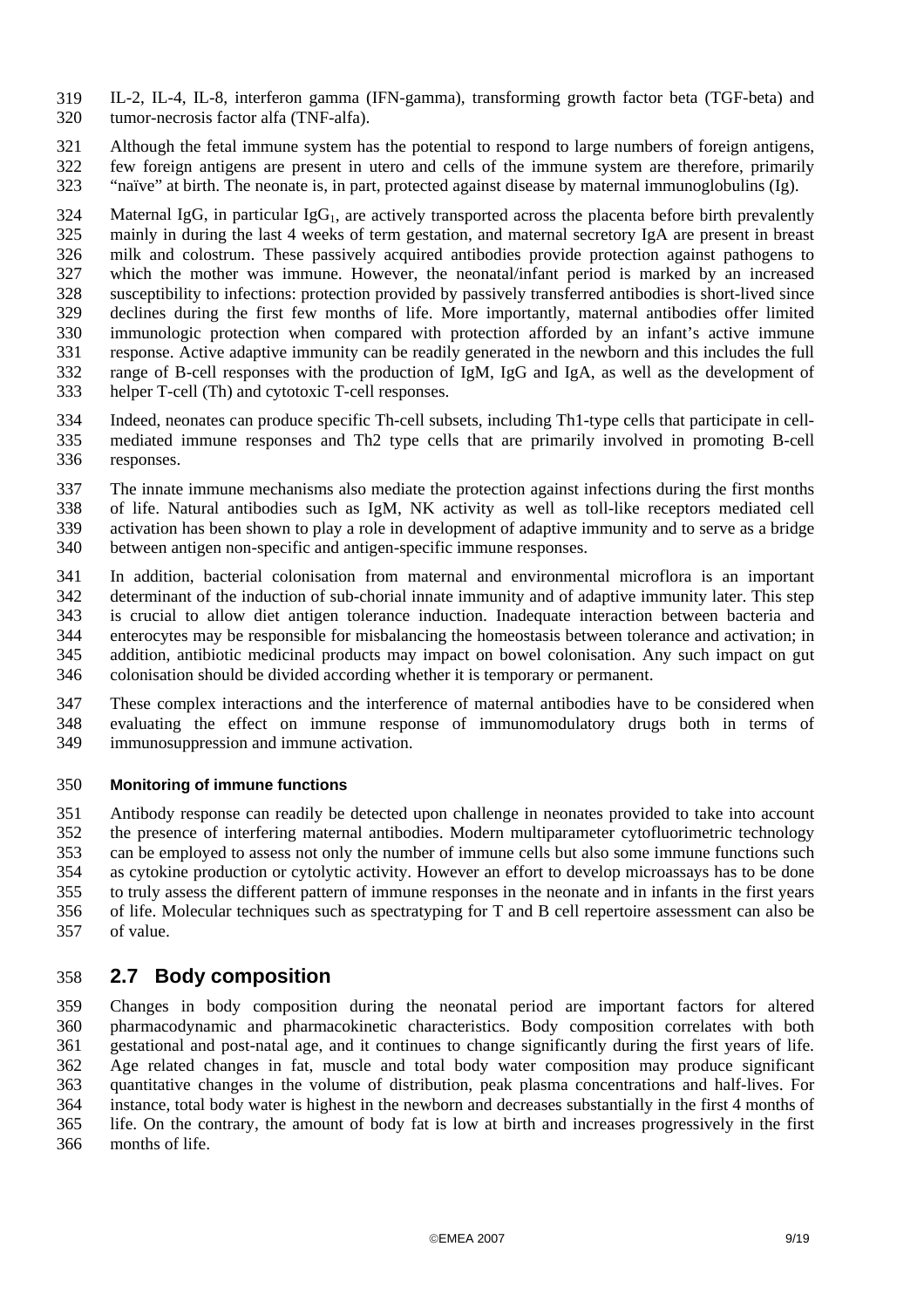# <span id="page-9-0"></span>367 *3 CONDITIONS AFFECTING SPECIFICALLY THE NEONATAL*  368 *POPULATION*

369 370 371 372 373 374 375 376 377 Neonates frequently suffer from conditions that are specific for this subset of the paediatric population, for example respiratory distress syndrome (RDS) or patent ductus arteriosus (PDA). In addition, neonates hospitalised on NICUs often suffer from multiple concomitant conditions, requiring administration of a combination of medicinal products resulting in a high risk of drug interactions. Additionally, adverse reactions in neonates, especially in preterms may trigger specific complications, as for example in relation to susceptibility to necrotising enterocolitis (NEC) or retinopathy of prematurity (ROP). As a further complicating factor, in utero growth retardation may affect pharmacokinetics and pharmacodynamics of drugs at birth and therefore may change the safety and efficacy profile of drugs used in the neonatal period.

378 379 With more experience, disease specific guidelines on how to investigate medicinal products in the neonatal population may become available.

#### 381 380 *4 TIMING OF DEVELOPMENT OF MEDICINAL PRODUCTS IN NEONATES*

382 383 384 385 The timing of studying a medicinal product in the neonate will depend on the seriousness and uniqueness of the condition to be treated as well as on the availability of alternative treatment options, the potential benefit of a new product, and the target population. Sponsors should refer to ICH Guideline E11.

#### 387 386 *5 DATA REQUIRED BEFORE THE FIRST ADMINISTRATION TO A NEONATE IN A CLINICAL TRIAL*

388 389 390 391 If possible, clinical data should always be obtained in the least vulnerable population. Depending on the condition, the new product, the target population and further factors according to section 2.1 of the ICH Guideline E11, initial tolerability, PK and safety data should be collected in adults before initiating studies in the neonatal population.

392 393 394 If older children are affected by the same disease or another disease for which the medicinal product may be of use, in general older (less vulnerable) paediatric age groups should be studied before studying the product in the neonatal population.

395 396 397 For conditions exclusively found in neonates, the development should primarily be made in neonates. However, also in such condition, the first studies in man should, if possible, be done in healthy adult volunteers. Sponsors should refer to ICH Guideline E11.

### 398 **5.1 In vitro data**

399 In order to predict the in vivo situation as much as possible (i.e., as regards efficacy, pharmacokinetics,

400 401 402 safety), in vitro studies on human non-terminally differentiated cells or cell cultures (fetal or neonatal) may provide relevant additional information. Examples include enzyme activity, receptor expression and mediator modulation.

# <span id="page-9-1"></span>403 **5.2 Animal data**

404 405 406 407 408 409 410 411 412 The conventional nonclinical studies should be performed including pharmacokinetic, primary pharmacodynamic, safety pharmacology, single- and repeated dose toxicity, genotoxicity, reproductive and developmental toxicity, including peri-/post-natal toxicity testing (e.g., diaplacentar exposure) and local tolerance studies. In addition to these conventional nonclinical studies, juvenile animal data should be provided if feasible. The limitations of species specificity should be taken into account. Finding adequate juvenile animal models with similar organ maturation is challenging. Available options should be investigated in depth, including whether relevant data can be obtained from peri-/post-natal studies, e.g. by optimising the design of such studies. Juvenile toxicity studies will be necessary if available data are insufficient, and if feasible. If not, a scientifically data based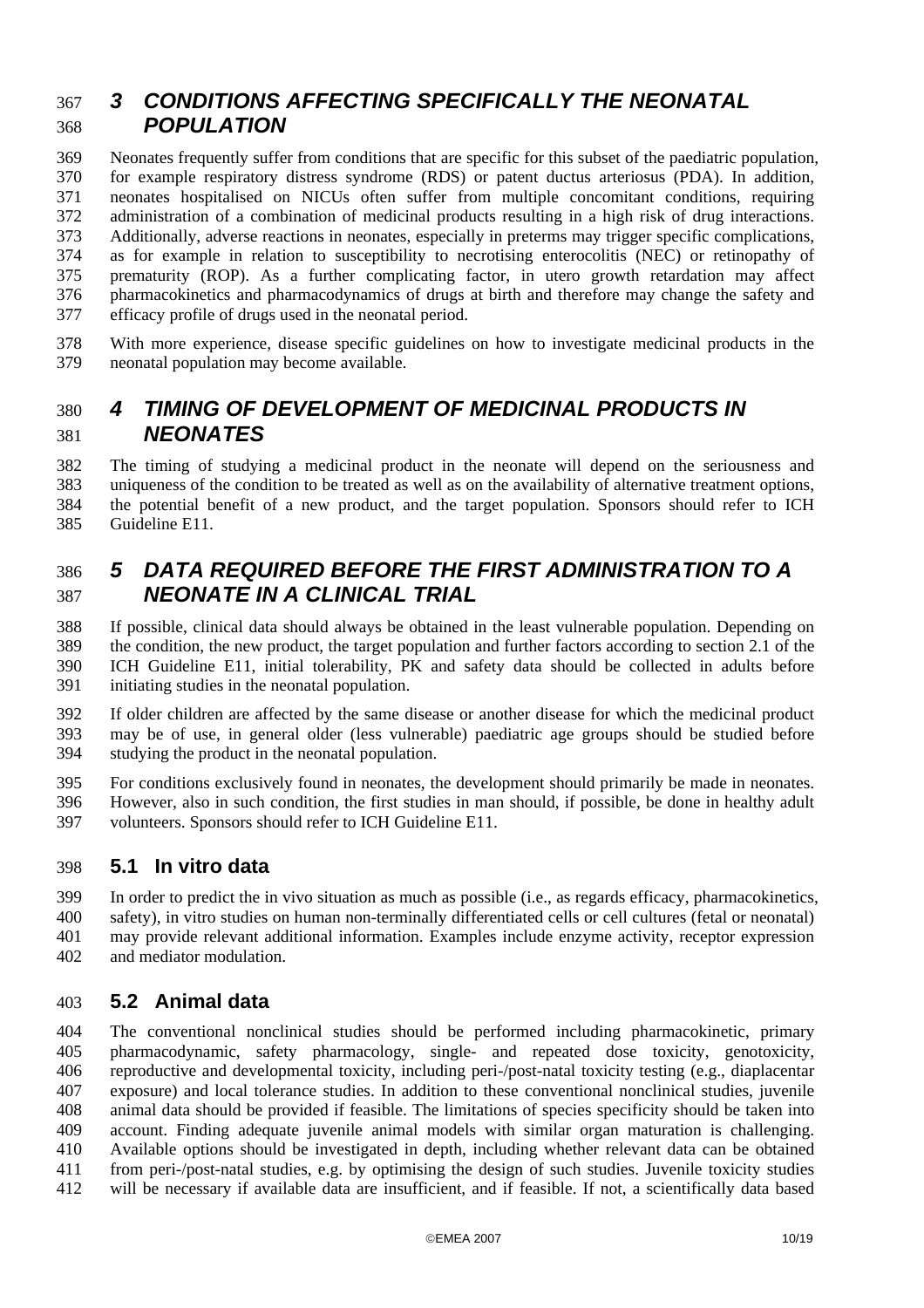- <span id="page-10-0"></span>413 justification should be provided. This is addressed in the Guideline on the Need for Non-Clinical
- 414 Testing in Juvenile Animals on Human Pharmaceuticals for Paediatric Indications.

# 415 *6 FORMULATIONS AND ROUTE OF ADMINISTRATION*

416 417 418 419 420 The choice of formulation and route of administration should depend on the condition to be treated and the clinical state of the neonate. Age-appropriate formulations using appropriate excipients must be developed to avoid extemporaneous preparations, even more so for neonates. Novel formulations should be evaluated through preclinical studies and in adults or older children as appropriate before consideration for administration to neonates.

421 422 423 424 425 426 Medication errors in neonatal practice are commonly due to use of inappropriate formulations requiring calculation and measurement of very small volumes or multiple dilutions. Prescribing software may not be appropriate for neonatal use. Excipients used for adults and older children may be toxic in neonates because of immature metabolism and elimination. The salt of the active ingredient and the chemical nature of the preparation must be carefully considered to avoid administration of excessive amounts of electrolytes.

- 427 In general, the IV route will normally be used in clinically unstable term and preterm neonates.
- 428 When developing protocols for neonatal trials, devices designed for IV administration to neonates
- 429 430 must be selected and specified. Account must be taken of the potential lag time between injection and delivery of the drug to the blood circulation. Administration of the complete dose must be ensured.
- 
- 431 432 Drug preparations must allow accurate measurement and administration. The need for additional dilution and/or flushing of devices may be important for effective administration and in avoiding
- 433 thrombophlebitis and acute systemic effects but must take account of fluid and electrolyte balance.
- 434 Local tolerance and toxicity of the drug preparation must be investigated (see also section [5.2\)](#page-9-1) and
- 435 every effort should be made to administer isotonic preparations. The volume to be administered should
- 436 be as small as possible and as compatible with these requirements.
- 437 438 439 440 441 442 Sick neonates may receive multiple drug infusions and bolus injections with limited opportunity for physical separation. IV feeding is common and there may be high concentrations of macro- and micronutrients, especially calcium and phosphate. There is significant risk of physical and/or chemical incompatibility with the investigational preparation. Potential incompatibilities must be studied and strategies developed to avoid problems during administration. Conversely, positive recommendations with regard to compatibilities would be most helpful to the user of the product.
- 443 444 Environmental conditions of the neonatal unit, for example temperature, humidity and ultraviolet light may affect drug stability and should be investigated.
- 445 Other routes of administration may be required or may be suitable. Their use should be justified.
- 446 447 448 Oral administration may be appropriate for some medications for use in the neonatal population, but there is still lack of data on absorption and safety (see also section [2.5\)](#page-7-1). Such preparations are most likely to be liquid dosage forms and the following considerations might apply:
- 449 − The volume to be administered should be kept as small as possible.
- 451 450 − In order to avoid such excipients as preservatives, antioxidants etc and eliminate microbial contamination, a sterile product should be considered.
- 452 In case of possible solid dosage forms, e.g. granules, powders etc., unit dose presentations would be
- 453 454 455 preferable. When microbial contamination is an issue, the product should be presented as a sterile product. For oral administration, the way of feeding (e.g., feeding tube), the time intervals and amounts of feeding (i.e., the actual feeding patterns) have to be considered and specified.
- 456 457 Rectal administration is not commonly used in this age group. If considered it must be fully evaluated for safety and efficacy.
- 458 Topical administration may be necessary or suitable for local or systemic effect. Account must be
- 459 taken of skin immaturity and maturation, especially in preterm neonates, and the large surface area to
- 460 weight ratio which all predispose to systemic toxicity. There may be increased systemic absorption
- 461 and toxicity from eye, nasal and other preparations intended for local effect.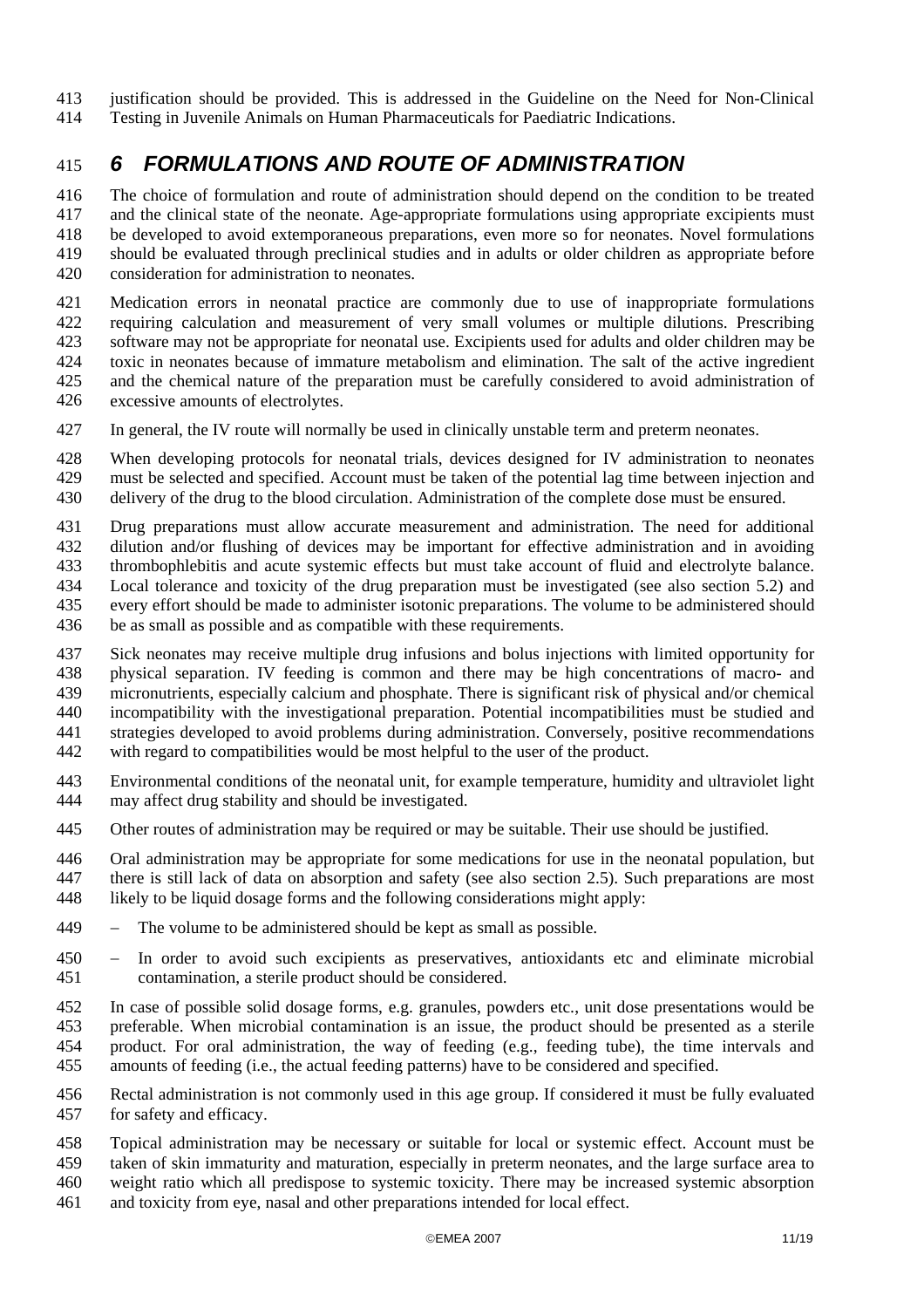- <span id="page-11-0"></span>462 Intramuscular injection is not usually a route of choice for drug administration because absorption may
- 463 be slow and unpredictable, varying with postnatal age and clinical state; injections may be painful and
- 464 cause tissue damage. If the IM route is considered its use must be justified.
- 465 466 467 The above text highlights the main principles which should be kept in mind prior to the conduct of clinical trials in neonates. However, it is not intended to provide exhaustive information on formulation aspects to be considered when developing products to be used in clinical trials in neonates.

#### 468 **Comparisons of different formulations**

469 470 471 472 473 474 475 476 477 478 If a formulation is significantly changed during development for neonatal use, comparison of bioavailability may be required. Such studies will usually be performed in adults or older children but, if not representative for neonates, additional PK studies may be needed in neonates to ensure appropriate systemic drug exposure. Multiple-dose studies may be required to ensure appropriate treatment and the approach used should be carefully considered and justified depending on the clinical situation and drug characteristics. Urine sampling could be used as a partial or complete replacement of blood sampling (see also section [9.6](#page-14-1)). A similar approach should be taken in situations where a completely new neonatal formulation has been developed with little or no clinical efficacy and safety data using the specific formulation. Data on local tolerability should also be collected if the route of administration is changed or if there are major changes in formulations administered by the same route.

# 479 *7 DOSE-FINDING*

480 481 482 483 484 485 In general, most drugs are developed for adults and older children before they are developed for the neonatal population. All relevant pre-clinical and clinical data in adults and children should be taken into consideration to find a safe starting dose in neonates. PK / PD modelling techniques, using age appropriate and validated biomarkers, need to be considered to find the optimal dose. Existing physiologically based pharmacokinetic models to predict pharmacokinetic characteristics in the neonatal population may be considered if appropriate.

486 487 488 489 490 The modelling of the influence of maturation on PK and on the PK / PD relationship may be considered to predict the changes in dosing as a function of age. Applicability of these models would need to be justified and new models might need to be developed. Where the medicinal product belongs to a chemical / pharmacological class including products already studied in neonates or older children, all relevant data should be considered.

491 492 493 494 495 Both body surface area and weight need to be investigated for best correlation with PK data and for best use as dosing reference; taking into account that body weight is likely to be more user friendly and that various covariates have to be considered (see following section). Depending on the duration of treatment, the individual maturation of a patient may be extensive and the dose may need to be adjusted over time (see section [9.4](#page-14-2)).

# 496 *8 PHARMACOKINETIC STUDIES AND PK/PD STUDIES*

- 497 498 Reference is made to the "Guideline on the Role of Pharmacokinetics in the Development of Medicinal Products in the Paediatric Population", especially section 4.1.
- 499 500 501 502 503 Pharmacokinetic information is important to support adequate dosing in subpopulations of the clinically studied population and to assess the potential for clinical relevance of toxicity findings in the preclinical studies. In neonates, however, pharmacokinetics alone is of limited value in neonates for extrapolating efficacy and safety from other patient groups and extrapolation of efficacy will in general need PK/PD monitoring.
- 504 505 506 507 508 509 A population PK approach is preferable due to the importance of finding covariates related to doseindividualisation between individuals and over time in the maturating individual. The analysis can be made on rich and/or sparse data depending on the number of patients available and the possibility of developing highly sensitive analytical methods where very small sample volumes could be used. The initial model could be based on rich data of a limited number of individuals and on other prior information, followed by a population PK approach.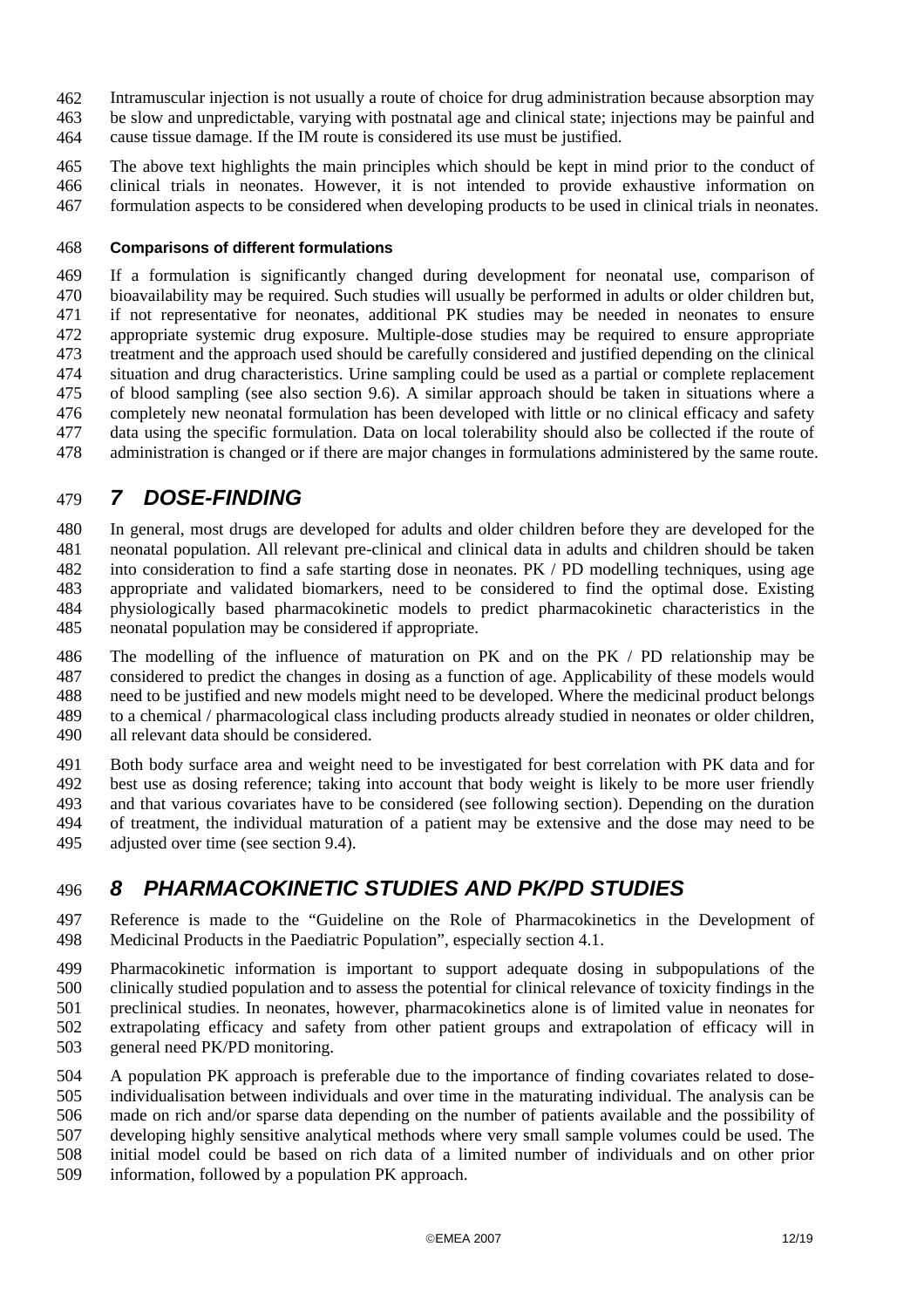- <span id="page-12-0"></span>510 It should be noted that population PK and modelling of oral administration require extra cautious
- 511 consideration in the neonatal population as there may be marked absorption differences in neonates as
- 512 compared to other age groups as well as very prolonged absorption in a subgroup of individuals.

513 514 515 516 517 518 519 520 521 522 In cases where  $C_{\text{max}}$  is clinically important for safety or efficacy reasons, efforts should be made to characterise this parameter satisfactorily due to the differences in volume of distribution between neonates and older children. If possible, the protein binding of highly protein bound active substances should be assessed to enable the measurement of free plasma concentrations. Immature expression of carrier proteins should also be considered. Special consideration should be given to drugs which are highly protein bound and fast metabolized in adults, since major differences can be assumed in newborns, as synthesis of binding proteins such as albumin could be lower in the neonate with consequences on drug binding and free bilirubin. The need for differentiation between a loading dose (large Vd) and smaller maintenance doses (low total body clearances) as important, e.g., for methylxanthines, aminoglycosides, and anticonvulsants, has to be identified.

523 524 525 526 527 528 529 530 531 532 Effort should be made to include the determination of potential covariates in the studies (PNA, PMA, GA, weight, body surface area [BSA], renal function, concomitant use of drugs, S-bilirubin, repeated feeding and feeding patterns etc.) for allowing covariates to be identified which may allow satisfactory dose individualisation. Adjustments of the dose by covariates (e.g. bodyweight, BSA) should usually be based on the covariate with the highest correlation to the relevant PK parameters. However, the difficulties in determining the covariate should be taken into account. The determination of BSA is difficult in neonates and other covariates should be considered if their use gives an adequate dosing. Titration based on plasma concentration or a clinical safety or efficacy marker should also be considered. This is further described in the Guideline on the Role of Pharmacokinetics in the Development of Medicinal Products in the Paediatric Population.

533 534 535 536 537 538 539 540 541 542 543 Neonates treated in hospital and especially on NICUs often receive multiple drugs to treat different conditions. Therefore, any known or potential interactions of the medicinal product investigated should be carefully considered when planning a clinical study as well as during data analysis. Concomitantly used drugs should be included in the population pharmacokinetic analysis. In general, formal interaction studies should be performed in adults. However, if the main enzymes involved in the elimination of the drug are different in the neonate, results of adult interaction studies investigating effects of other drugs on the investigated medicinal product can not be directly extrapolated to neonates. In these cases, estimations based on *in vitro* metabolism data as well as other sources of information should if possible be performed. If a dosing recommendation is needed for a commonly used drug combination and if an interaction is expected, specific pharmacokinetic interaction studies should be considered.

## 544 *9 SPECIAL ASPECTS OF CLINICAL TRIAL DESIGN IN NEONATES*

545 546 547 548 549 As for all clinical trials all measures to avoid bias should be included in trials performed in neonates. Therefore uncontrolled trials should be avoided in principle for demonstration of efficacy. They have limited usefulness for the demonstration of safety. On the other hand for randomised trials, in particular those using a placebo, there should be equipoise (genuine uncertainty) at the beginning of the trial and no participants should receive care known to be inferior to existing treatments.

550 The size of a trial conducted in neonates should be as small as possible to demonstrate the appropriate

- 551 552 efficacy with sufficient statistical power. Adaptive, sequential, Bayesian or other designs may be used to minimise the size of the clinical trial. However, a balance between the need to stop recruitment
- 553 early and the need to obtain reliable safety information should be aimed at.
- 554 555 In neonatal studies measures to reduce and prevent invasive procedures and pain are needed. But noninvasive measures or surrogate markers require careful validation.
- 556 In addition, clinical trials in neonates should be carried out in neonatology experienced centres with
- 557 relevant expertise and with appropriate resources, in order to ensure optimum professional conditions
- 558 for the protection and medical support of the neonates.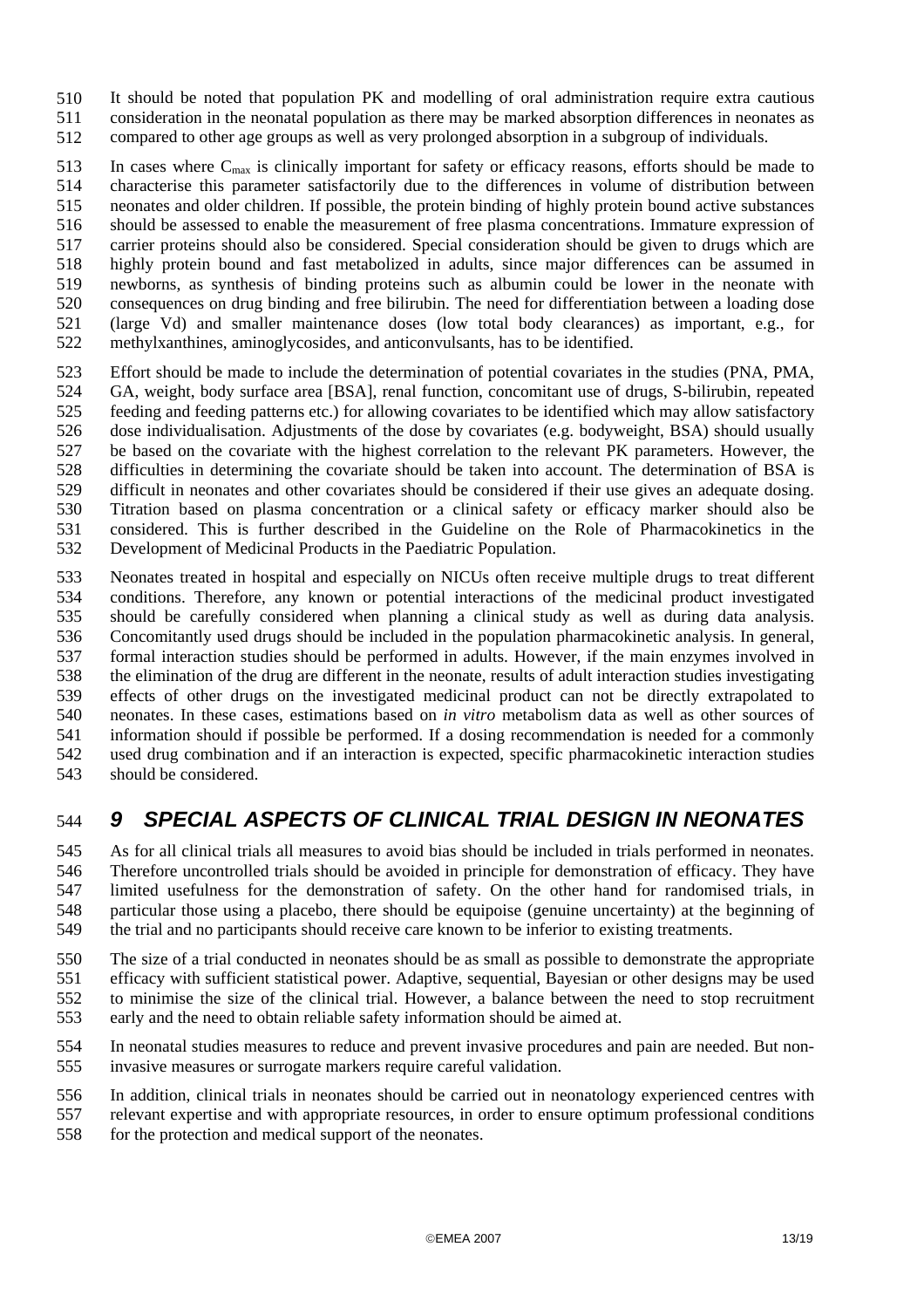## <span id="page-13-1"></span><span id="page-13-0"></span>559 **9.1 Age and further stratification criteria**

560 561 562 563 Taking into account age classes is of particular importance when recruiting patients within the clinically relevant age interval to optimise the evidence the potential influence of maturation. However, during data analysis, the use of age as a continuous co-variable is recommended whenever possible for the same reason.

564 565 566 567 568 Depending on the medicinal product concerned and the disease to be treated, stratification of the trial population might be appropriate or necessary. Frequently, stratification by term gestation is needed in clinical trials, as PK and PD properties differ between preterm and full-term neonates. The same applies to age and post-menstrual age (PMA). For instance, stratification regarding neonatal nephrogenesis should be before and after 34 weeks of PMA (see [2.3\)](#page-5-1).

569 570 571 572 The following subgroups within the neonatal population should be recognised as distinct, and criteria for stratification should be considered accordingly. In addition, some of the conditions affecting neonates are associated with profound changes in body function, such as about 20 % larger energy requirements in bronchopulmonary dysplasia (BPD), which may require consideration in a trial.

- 573 SGA or not; hypertrophy or not
- 574 ELBW, VLBW, and LBW
- 575 − GA: < 26 weeks, 26 29 weeks, 30 33 weeks, 34 36 weeks, 37 40 weeks, > 40 weeks
- 576 577 Additionally, the importance of further criteria (from the course of medical treatment) such as the following may need to be identified.
- 579 578 – Ventilation (if any, days and type of ventilation, inspired oxygen fraction) and interventions such as pulmonary or cardiopulmonary resuscitation or assistance
- 581 580 − Existence and haemodynamic significance of patent ductus arteriosus Botalli or other cardiac problems
- 582 − Antenatal treatment (e.g., with glucocorticosteroids, antibiotics, or blood products)
- 583 − Maternal diseases (diabetes mellitus, autoimmune diseases etc.)
- 585 584 – Use of drugs with haemodynamic effect (e.g., catecholamines), drug with effect on apneabradycardia (e.g., caffeine), and drugs for relaxation, pain treatment, or sedation (e.g., morphine)
- 587 586 − Number and type of infections, days of incubator care and incubator temperature adjustments, course of enteral feeding
- 588 − Volume and time of (all) blood sampling

### 589 **9.2 Endpoints and outcome measures**

590 591 592 For use in clinical trials in neonates, there is a need to elaborate clinically relevant primary endpoints, linked to the conditions and prospects specific to preterm and term neonates. In addition, the need for establishing age appropriate surrogate endpoints should be considered.

593 594 595 For the distinct diseases in neonatology, stringent and harmonised definitions should be detailed in the protocol and used within a trial, especially when used as an endpoint. Endpoints should be assessed using validated procedures for measurement or judgement.

596 597 598 599 The known complications and sequelae of prematurity (e.g. intraventricular haemorrhage [IVH], NEC, ROP, BPD) as well as survival should be evaluated at least as secondary endpoints in trials that include the neonatal population. In general, additional endpoints related to long-term physical and mental development should be considered.

### 600 **9.3 Pharmacogenetics**

- 601 602 The relationship between phenotype and genotype may be completely different in the neonate as compared to other patient groups.
- 603 If feasible, blood may be collected for future pharmacogenetic analysis.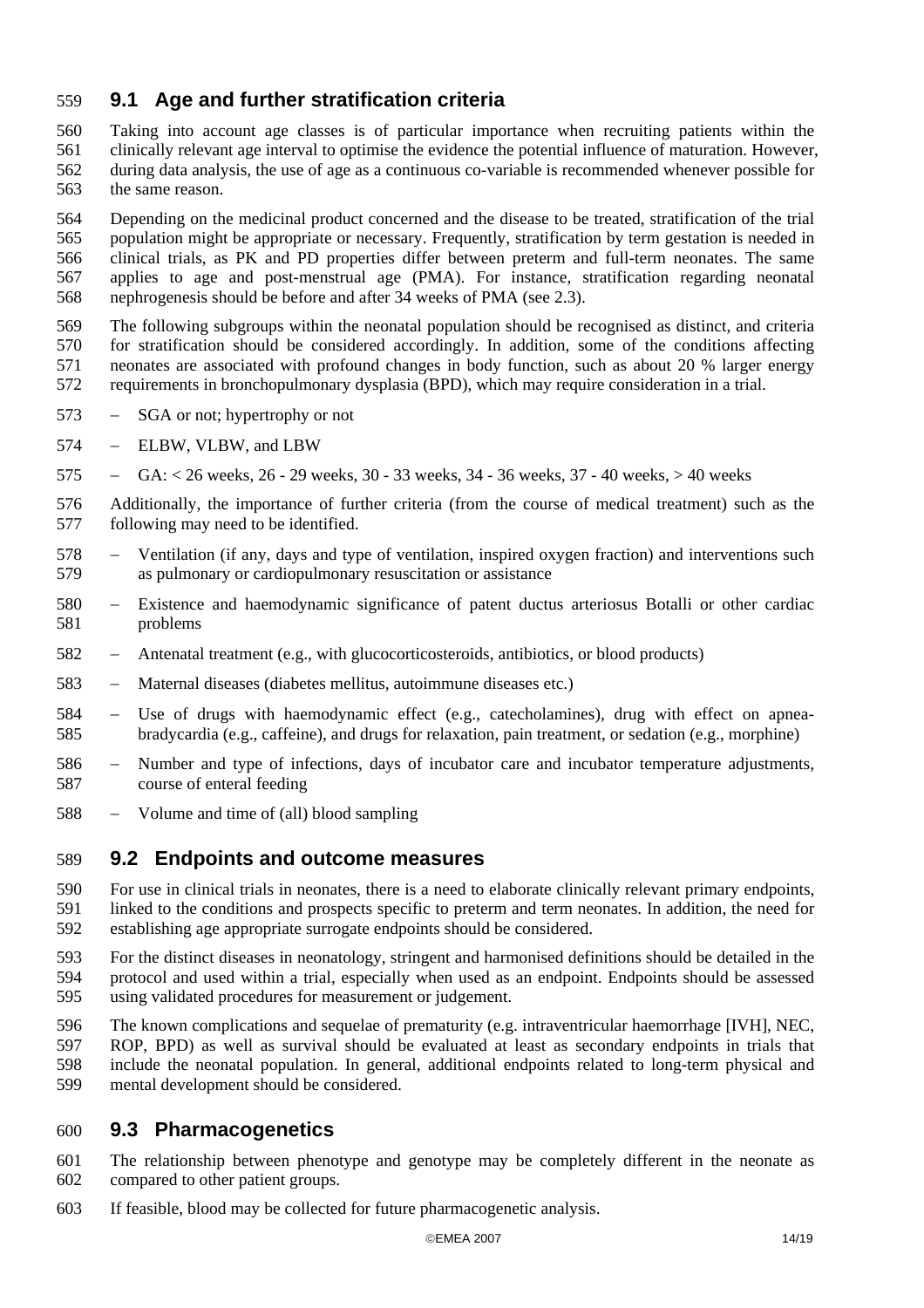<span id="page-14-0"></span>604 If target genes of interest can be identified, pharmacogenetic analyses of these genes are encouraged.

605 If there are important pharmacogenetic differences affecting pharmacokinetics, efficacy and safety of

606 the drug in the adult populations, pharmacogenetic analysis of the target genes is recommended in

607 608 neonates. In such cases, the time-dependency (maturation) of the relationship between genotype and phenotype may need to be described.

### <span id="page-14-2"></span>609 **9.4 Dosage adjustment over time**

610 611 612 613 Within days in the life of preterm and term neonates, there may be large physiological and / or pathological changes in body weight, body surface area, and body composition, as indicated above. For example, physiological post-natal weight loss may be more than 10 % of birth weight, and body weight in preterm neonates may increase threefold during post-natal medical care.

- 614 615 Consequently, there is a need to continuously re-calculate and adjust dosages of investigational medicinal products on the basis of actual weight (or other relevant covariates) or on the basis of results
- 616 from therapeutic drug monitoring, because fixed or perpetuated dosages are most probably inadequate
- 617 in terms of efficacy and safety.

### 618 **9.5 Placebo and active comparator**

619 620 621 622 623 624 625 Use of placebo in neonates is more restricted than in adults and older children. However, the use of placebo is often needed for scientific reasons, including in paediatric trials with neonates. Placebo may be warranted in children as in adults when evidence is lacking. As the level of evidence in favour of an effective treatment increases, the ethical justification for placebo use decreases. Placebo use is not equivalent to absence of treatment, for example placebo could be used on top of standard care. In all cases, its use should be assorted with measures to minimise exposure and avoid irreversible harm, especially in serious or rapidly evolving diseases.

- 626 627 628 As the number of approved drugs for the neonate population is limited, a comparator may have to be chosen that is not approved for the indication. Medicinal products devoid of a marketing authorisation may be considered suitable as controls if they represent evidence-based standard of care.
- 629 630 As appropriate, a rescue treatment to be used in case of insufficient efficacy should be employed whenever possible in a planned manner.
- 631 632 Reference to the draft document on ethical considerations for clinical trials on medicinal products with the paediatric population is made in this regard.

## <span id="page-14-1"></span>633 **9.6 Blood sampling**

634 635 636 637 Preterm and term neonates have very limited blood volume, are often anaemic due to age and frequent sampling related to pathological conditions. The fact that they receive blood transfusions (or iron or erythropoietin supplementation) must not be used as a convenience for increased volume or frequency for blood sampling.

- 638 639 640 641 642 To limit the need for blood samples, the use or special development of microassays, of non-invasive techniques, and of alternative methods is encouraged, like microdialysis, measuring drug levels in saliva, urine etc., if shown to reflect systemic exposure. However, the burden associated with some alternative methods (such as repeated skin taping of urine collection bags) should be recognised and weighed against expert blood sampling.
- 643 644 645 646 647 648 Monitoring of actual blood loss is routinely required in preterm and term neonates. Expected blood loss is to be detailed in the trial protocol. Sampling should be performed by trained staff. The number of attempts for sampling should be limited. Timing of sampling and number of sampling attempts should be defined in the protocol. Timing of sampling should be co-ordinated as far as possible to avoid repeat procedures and to avoid repeat sampling during the day in order to minimise pain and distress, and the risk of iatrogenic complications.
- 649 650 651 The following blood volume limits for sampling are recommended (not evidence-based). If an investigator decides to deviate from these, this should be justified. Per individual, the trial-related blood loss (including any losses in the manoeuvre) should not exceed 3 % of the total blood volume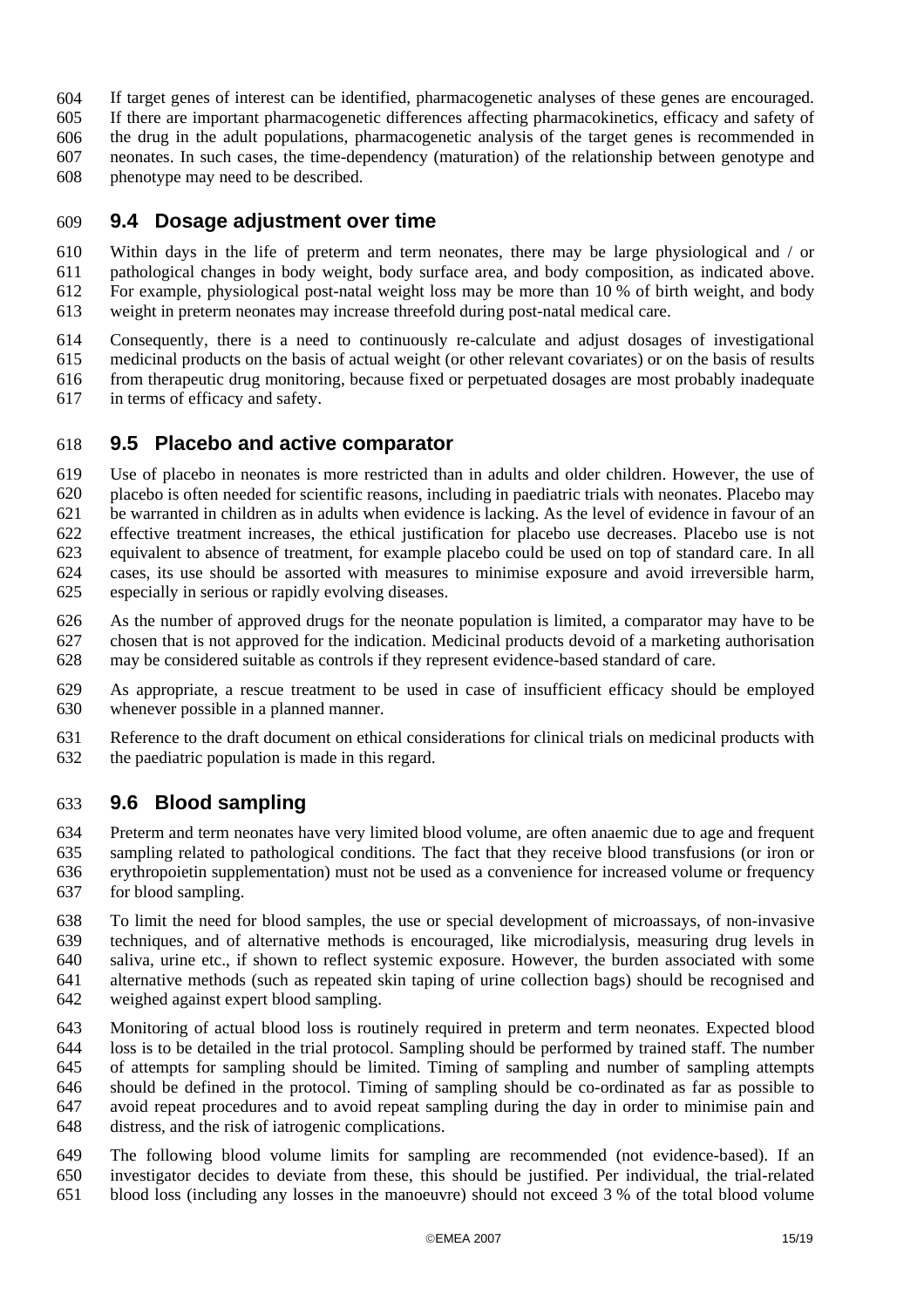<span id="page-15-0"></span>652 653 654 655 during a period of four weeks and should not exceed 1 % at any single time. The actual situation of the neonate (sleep/activity, severity of anaemia, and haemodynamic state) must permit such blood sampling. The total volume of blood is estimated at 80 to 90 ml/kg body weight; 3 % corresponds to about 2.4 to 2.7 ml blood per kg body weight.

### 656 **9.7 Study analysis**

657 658 659 660 661 662 663 664 665 When there is a limited number of data, it is imperative that the most efficient and informative analytical methods should be used. Many of these methods involve 'statistical modelling'. Such models usually make assumptions about the data or the form of the treatment effect. With few data, these assumptions may not be testable or verifiable. However, assumptions add to the data so that more complex statistical models give us more information than simple descriptive statistics. Hence, sensitivity analyses consisting of various analyses/models should be presented, which may make different assumptions abut the data. Such sensitivity analyses should be pre-planned. Then it can be seen if the conclusions are heavily reliant on the model assumptions or if, in fact, they are robust to a variety of plausible assumptions.

666 667 668 669 Adjustment for baseline variables may greatly improve the efficiency of an analysis. Factors used to stratify the randomisation in a study should be used to stratify the analysis. Including prognostic variables in a model can greatly enhance the precision of a treatment effect. Also refer to section [9.1](#page-13-1) on age, stratification and confounding criteria.

670 671 672 673 674 675 676 677 Repeated measurements over time - or in different body locations - may also improve the efficiency of an analysis. A commonly encountered problem in the analysis of such data is the non-independence between observations. Non-independence occurs when data fall into groups or clusters, e.g. in different body locations or in longitudinal studies. There are different methods available to analyse clustered dependent data e.g. the Generalized Estimated Equations (GEE) method, Hierarchical Linear Models or Mixed-effects models. These modern statistical approaches take the correlation within subjects into account and can also allow an unequal number of observations per subject (e.g. caused by missing values) so that valid inferences can be assured.

678 679 680 681 682 683 684 Bayesian methods are a further means of 'adding assumptions' to data. They are a way to formally combine knowledge from previous data or prior 'beliefs' with data from a study. Such methods may be advantageous when faced with small datasets, although introducing prior beliefs is often a concern in drug regulation. As with sensitivity analyses mentioned above, a variety of reasonable prior distributions should be used to combine with data from studies to ensure that conclusions are not too heavily weighted on the prior beliefs. Reference is made to the Guideline on Clinical Trials in Small Populations.

### 685 **9.8 Pain and distress**

686 687 688 689 690 691 As most investigations and procedures carry the risk of pain for the neonates, pain should be prevented, and if unavoidable evaluated, monitored and treated appropriately. Evaluating and monitoring the level of pain may be difficult in the neonate, as scales are based on physiological parameters that can be affected by concomitant diseases and procedures. However, the development and / or use of validated scales is recommended, for example, the Premature Infant Pain Profile (PIPP) or the Neonatal Infant Pain Scale (NIPS) scale for the assessment of pain.

692 693 694 695 696 697 698 699 Exposure to pain and in particular repeated pain may trigger both an altered hypothalamic-pituitaryadrenal-axis reactivity and an increase in NMDA/excitatory amino acid activation resulting in damage to developing neurons. Most clinical parameters should be measurable using preferably non-invasive techniques such as ECG cardiac monitoring, brain function monitoring, oxygen saturation (from pulse oximetry), urine collection, non-invasive blood pressure measurement, ultrasonographic assessment of the heart and lung circulation. For instance, transcutaneous measurement of  $PO_2$  or  $PCO_2$  is easily performed using a single sensor in preterm and term neonates; however, it entails the risk of skin burns associated with heating temperature and change intervals.

700 701 Blood sampling should be limited in number of samples and volume, and standard clinical care and sampling should if possible be coordinated (see also section [9.6](#page-14-1)). Pain due to unavoidable blood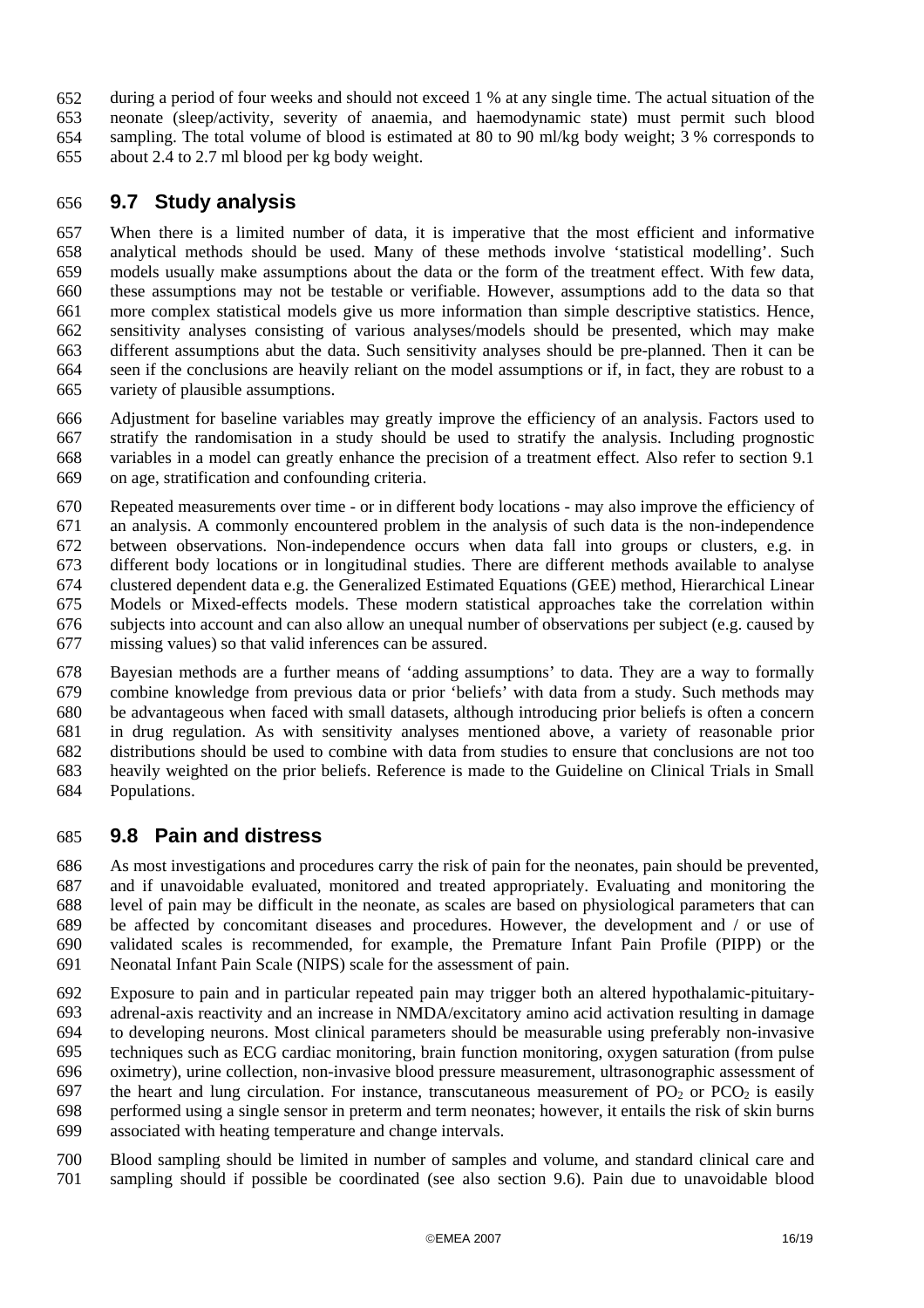- <span id="page-16-0"></span>702 703 sampling should be pre-emptively treated whenever possible, using oral glucose or possibly topical anaesthesia, if evaluated in the age group.
- 704 705 706 707 Also refer to the respective sections of the draft document on ethical considerations for clinical trials on medicinal products with the paediatric population. Sponsors are advised to also refer to the Recommendations of the Working Group on Implementation of the Clinical Trials Directive 2001/20/EC.

### 708 **9.9 Safety monitoring**

709 710 711 As a general recommendation for hospitalised infants in a trial, vital signs should be monitored continuously, and related events should be registered according to neonatal definitions (apneabradycardia; sustained bradycardia, tachycardia, desaturation, hypotension; fever, hypothermia etc.).

712 713 714 715 716 717 When there are no satisfactory blood safety data on the investigational medicinal product available, and when the trial does not require more extensive tests for pharmacological investigations, the function of the important and highly metabolically active organs bone marrow, liver, and kidney should be monitored using blood sampling for respective laboratory values (for example, full manual differentiated blood count including normoblasts and reticulocytes; glucose, AST, ALT, bilirubin; creatinine, electrolytes).

### 718 **Assessment of trial participants at entry / end of trial**

719 720 721 722 723 724 725 726 727 728 In the neonatal population, adverse reactions, long-term effects, as well as general health-related problems may not be obvious, but should be searched for and may become evident by thorough clinical examination. Depending on the type of investigation and on the medicinal products, it is also recommended to consider that all trial participants be examined using age-appropriate neurodevelopmental (e.g., Dubowitz neonatal assessment at discharge, later Griffith test, Bayleys scales) and auxiological (weight, length, head circumference) scales, at least at the beginning and at the end of the trial, and during follow-up visits, where appropriate. Also, non-invasive and nonburdening examinations such as objective hearing tests (otoacoustic emissions and distortions spectra analysis), amplitude-averaging EEG recordings and laboratory parameters as mentioned in the following sections should be documented.

#### 730 729 *10 PHARMACOVIGILANCE AND LONG-TERM FOLLOW UP OF SAFETY*

731 732 733 734 735 736 737 The challenging task of pharmacovigilance and follow-up in terms of duration and type depends on the product itself, the target organs, the duration of exposure and other risk factors for sequelae. The potential for adverse drug reactions occurring later in life should be monitored as neonates may have been exposed to medicinal products at a sensitive period in terms of organ maturation. Only a small number of neonates is likely to be included in rather short term trials, thus long-term adverse reactions may not be detected and would require appropriate pharmacovigilance approaches and particularly pharmacoepidemiological studies.

- 738 739 740 The difficulty to obtain data on short-and long-term effects of medicinal products on the developing brain, as effects may become apparent only later in life, increases the level of requirements for trials of medicinal products in neonates. Therefore, long term monitoring for medicinal products affecting the
- 741 CNS may be required (e.g., cognition assessment at school age).
- 742 Further important tools to evaluate pharmacovigilance aspects in neonates are:
- 743 Access to epidemiological databases
- 744 Case definitions for expected rare ADRs in neonates or paediatrics
- 746 745 – Description of standard of care and consequently standards of diagnostic and observation as a supplement to the study design.
- 748 747 − Evaluation of potential risks according to knowledge from preclinical trials in juvenile animal model or early phase clinical trial in adults.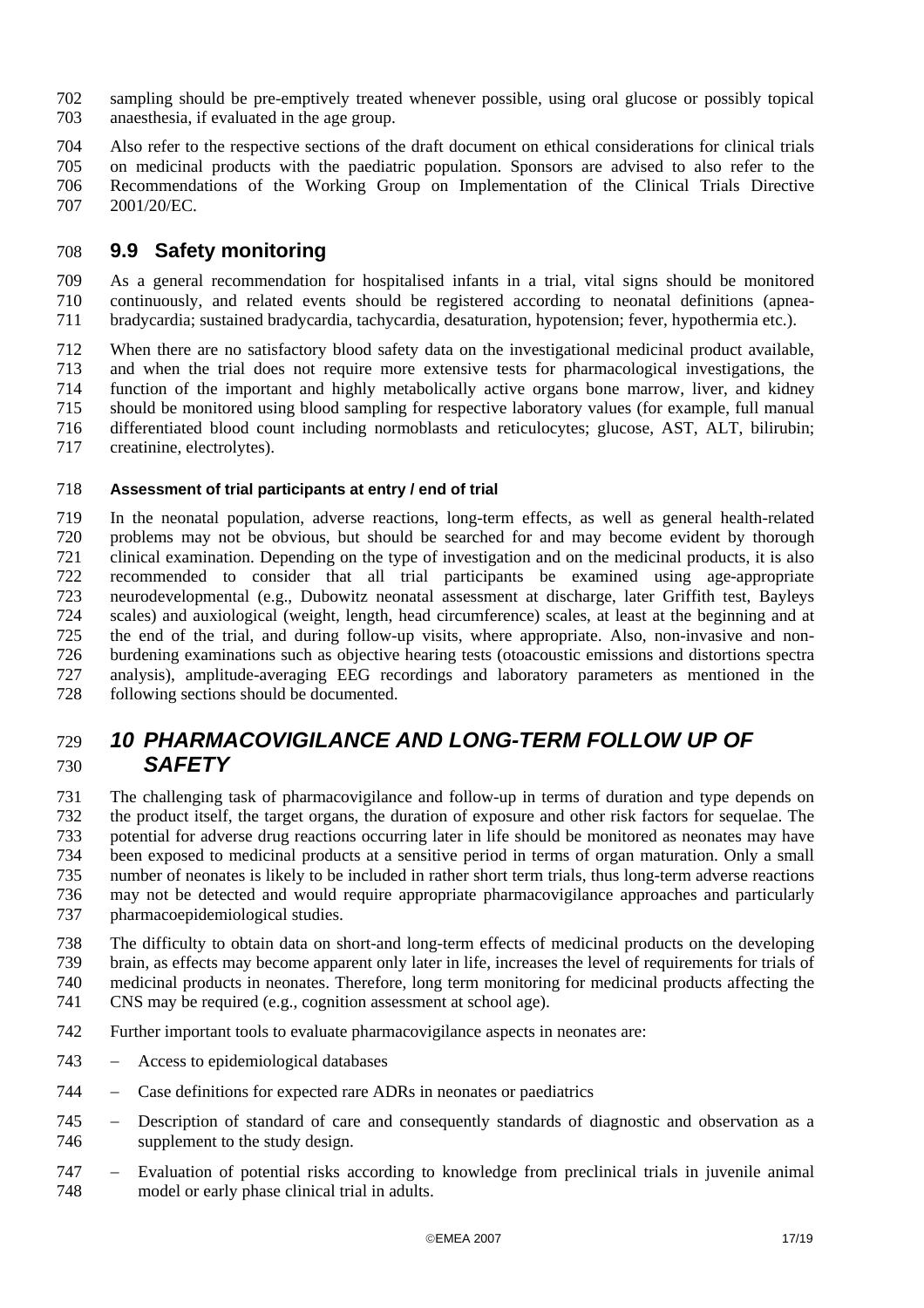- <span id="page-17-0"></span>749 – Attempt to define expected ADRs based on the knowledge of the proposed potential risk.
- 750 − Enhanced ADR reporting environment (educating parents when considering long term, delayed 751 onset ADRs)
- 752 − Postmarketing Trial as cohort or case control setting

753 754 755 756 However, a multidisciplinary approach is required to increase the awareness to a more proactive involvement of physicians in Pharmacovigilance aspects in neonates and consequently to enhance the safety profile of drugs at all stages of development covering the clinical challenges of the whole paediatric population.

757 758 Reference is made to the Guidelines on conduct of pharmacovigilance for medicines used by the paediatric population.

### 759 *11 REFERENCES*

- 760 1 Adkins B: Neonatal T cell function. J Pediatr Gastroenterol Nutr 2005; 40 (Suppl 1): S5-7
- 762 761 2 Adkins B, Leclerc C, Marshall-Clarke S: Neonatal adaptive immunity comes of age. Nat Rev Immunol 2004; 4: 553-564
- 764 765 763 3 Aida Yared, Iekuni Ichikawa: Renal blood flow and glomerular filtration rate. In: Pediatric Nephrology. Eds M.A. Holliday, T.M. Barratt, R.L. Vernier. 2<sup>nd</sup> ed. Williams & Wilkins, London 1987
- 767 766 4 Alcorn J, Mc Namara PJ: Ontogeny of Hepatic and Renal Systemic Clearance Pathways in Infants Part I. Clin Pharmacokinet 2002; 41: 959-998
- 769 768 5 Alcorn J, Mc Namara PJ: Ontogeny of Hepatic and Renal Systemic Clearance Pathways in Infants Part II. Clin Pharmacokinet 2002; 41: 1077-1094
- 771 770 6 Alcorn J, McNamara PJ: Pharmacokinetics in the newborn. Advanced Drug Delivery Reviews 2003; 55: 667-686
- 773 774 772 7 Bartelink IH, Rademaker CMA, Schobben AFAM, van den Anker JN: Guidelines on Paediatric Dosing on the Basis of Developmental Physiology and Pharmacokinetic Considerations. Clin Pharmacokinet 2006; 45: 1077-1097
- 776 775 8 de Wildt SN, Kearns GL, Leeder JS, van den Anker JN: Cytochrome P450 3A Ontogeny and Drug Disposition. Clin Pharmacokinet 1999; 37: 485-505
- 778 777 9 Drukker A, Guignard JP: Renal aspects of the term and preterm infant: a selective update. Curr Opin Pediatr 2002; 14: 175-182
- 780 779 10 Edginton AN, Schmitt W, Willmann S: Development and Evaluation of a Generic Physiologically Based Pharmacokinetic Model for Children. Clin Pharmacokinet 2006; 45: 1013-1034
- 782 781 11 Gallini Maggio L, Romagnoli C et al.: Progression of renal function in preterms neonates with gestional age < 32 weeks. Pediatr Nephrol 2000; 15: 119-124
- 783 12 Jacqz-Aigrain, Choonara: Paediatric Clinical Pharmacology, Taylor & Francis 2006
- 785 786 784 13 Kearns GL, Abdel-Rahman SM, Alander SW, Blowey DL, Leeder JS, Kauffman RE: Developmental Pharmacology-Drug Disposition, Action, and Therapy in Infants and Children. N Engl J Med 2003; 349: 1157-1167
- 788 787 14 Kearns GL: Impact of developmental pharmacology on pediatric study design: Overcoming the challenges. J Allergy Clin Immunol 2000; 106: S128-138
- 790 789 15 Milsap RL, Jusko WJ: Pharmacokinetics in the Infant. Environmental Health Perspectives 1994; 102 (Suppl 11): 107-1100
- 791 16 Siegrist CA: Neonatal and early life vaccinology. Vaccine 2001; 19: 3331-3346
- 793 792 17 Strolin Benedetti M, Baltes EL, Drug metabolism and disposition in children. Fundamental and Clinical Pharmacology 2003; 17: 281-299